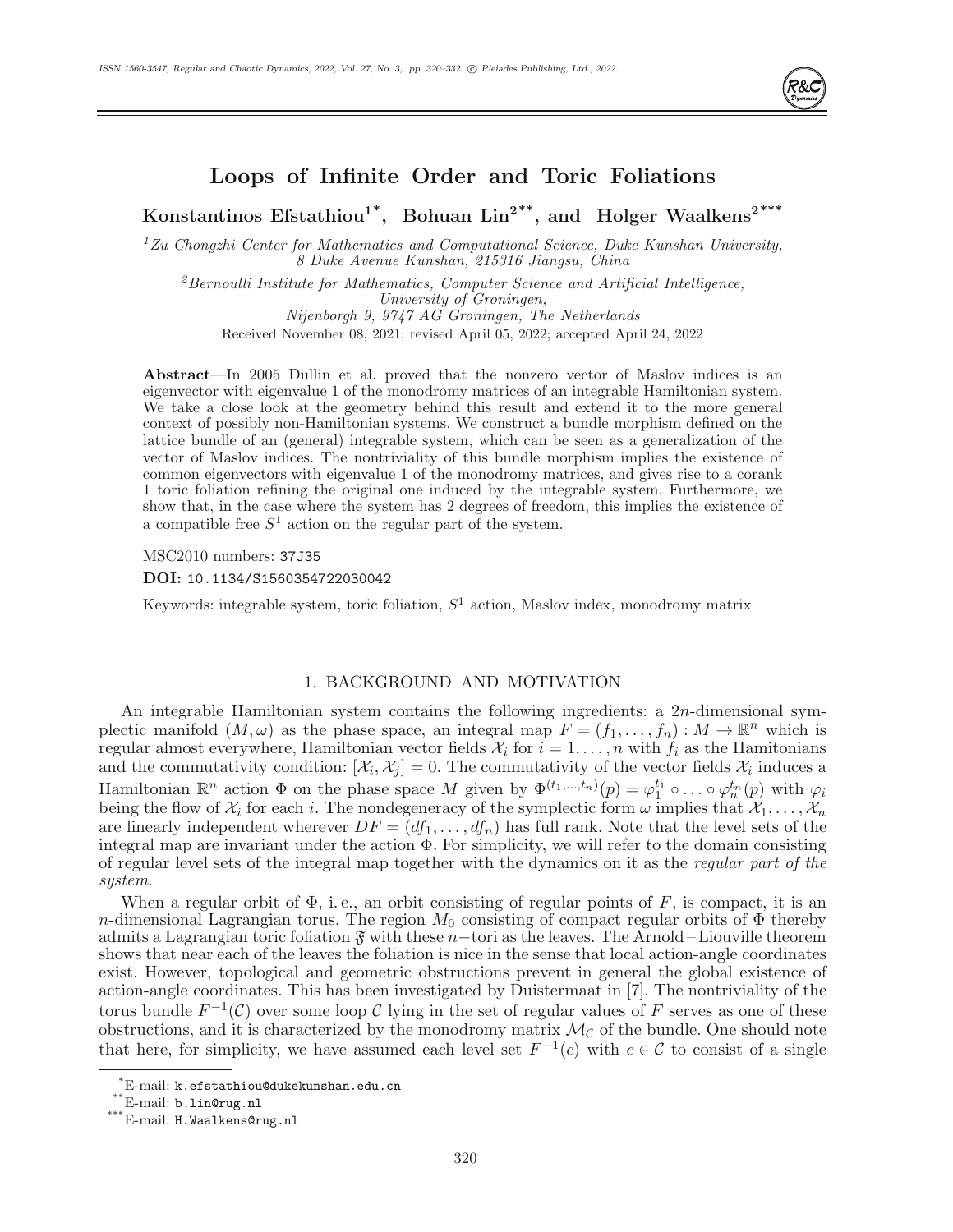orbit. However, in general,  $F^{-1}(c)$  can contain more than one orbit and hence  $F^{-1}(\mathcal{C}) \to \mathcal{C}$  is not necessarily a torus bundle. We will deal with this problem later in a more rigorous way.

Via the Bohr – Sommerfeld quantization of actions, their global nonexistence manifests itself in quantum mechanics as the nonexistence of global quantum numbers to assign the joint spectrum of commuting operators that are the quantum analogues of the functions  $f_i$ . Here Maslov indices determine whether the actions are required to be integer or half-integer multiples of Planck's constant. From a geometric point of view, the Maslov index of a closed curve of Lagrangian planes counts the number of intersections of such a curve with a chosen Maslov cycle  $\Sigma$ . Usually  $\Sigma$  is induced by some Lagrangian vector subbundle V of the tangent bundle  $TM$ , and the curve of Lagrangian planes is the one induced by a curve on some Lagrangian submanifold in the natural way. One can think of  $\mathcal V$  as a reference and then the Maslov index describes how the Lagrangian planes rotate with respect to the reference along the curve. In particular, when M is the cotangent bundle of another manifold N, V is usually taken as the vertical distribution of  $T^*N = M$ .

For a regular value  $c_0$  of F, a set of closed curves  $\{\lambda_1,\ldots,\lambda_n\}$  on the Lagragian torus  $F^{-1}(c_0)$ can be taken such that  $[\lambda_1], \ldots, [\lambda_n]$  constitute a basis of  $H_1(F^{-1}(c_0)) \cong \mathbb{Z}^n$ . Let  $a_i$  be the Maslov index of  $\lambda_i$ . The main result in [8] shows that, when it is nonzero, the vector of Maslov indices  $(a_1,\ldots,a_n)$  is an eigenvector with eigenvalue 1 of the monodromy matrices  $\mathcal{M}_{\mathcal{C}}$  for all loops  $\mathcal C$  of regular values of F based at  $c_0$ . As is pointed out in [8], one implication of the result is that a Hamiltonian  $S^1$  action exists on the space  $F^{-1}(\mathcal{C})$ . Moreover, it also imposes some restrictions on the forms of the monodromy matrices.

A close look at the result in [8] suggests that there should be a more general underlying structure. Namely, on the one hand, the monodromy matrices are determined solely by the foliation F. On the other hand, however, the Maslov indices depend on the choice of the Maslov cycle, or say, the Lagrangian subbundle  $\mathcal V$ . A change of the reference may result in a change of the triviality/nontriviality of the vector of Maslov indices, but it affects neither the foliation nor the monodromy matrices. It is then natural to ask whether we could restate the result in [8] in terms of the topology of  $M_0$  or  $\mathfrak{F}$ . This could then not only give a new interpretation in different terms, but also a generalization of the result in [8] to a broader context.

It turns out that we are able to work this out for (the regular parts of) systems which are integrable in a more general sense. These systems are called integrable non-Hamiltonian systems in the literature (see, e.g.,  $[2, 16]$ ) and the precise definition will be given in the next section. Note that the phrase "non-Hamiltonian" here means "not necessarily Hamiltonian", and the notion also includes all integrable Hamiltonian systems. No symplectic structure will be required for the definition of such a system, and the  $M$  is not necessarily of even dimension.

#### 2. BASIC SETTINGS AND LAYOUT OF THE PAPER

Since we are concerned with the toric foliation on the domain of compact regular orbits of  $\Phi$ , we make, for simplicity, some assumptions that lead to the following definition of a regular integrable non-Hamiltonian system with compact orbits.

**Definition 1.** A regular (non-Hamiltonian) integrable system of type  $(k, n)$  with compact orbits is a triple  $(M, F, \Phi)$  where M is a  $(k + n)$ -dimensional smooth manifold, the integral map

$$
F = (f_1, \ldots, f_k) : M \to \mathbb{R}^k
$$

is a submersion and  $\Phi$  is an effective  $\mathbb{R}^n$  action with compact orbits such that

$$
F \circ \Phi^{(t_1,\ldots,t_n)}(p) = F(p).
$$

**Remark 1.** By restricting a Hamiltonian integrable system to the set of regular values of the integral map we get a regular integrable Hamiltonian system.

**Remark 2.** Without loss of generality, M is assumed in this article to be connected unless otherwise stated.

REGULAR AND CHAOTIC DYNAMICS Vol. 27 No. 3 2022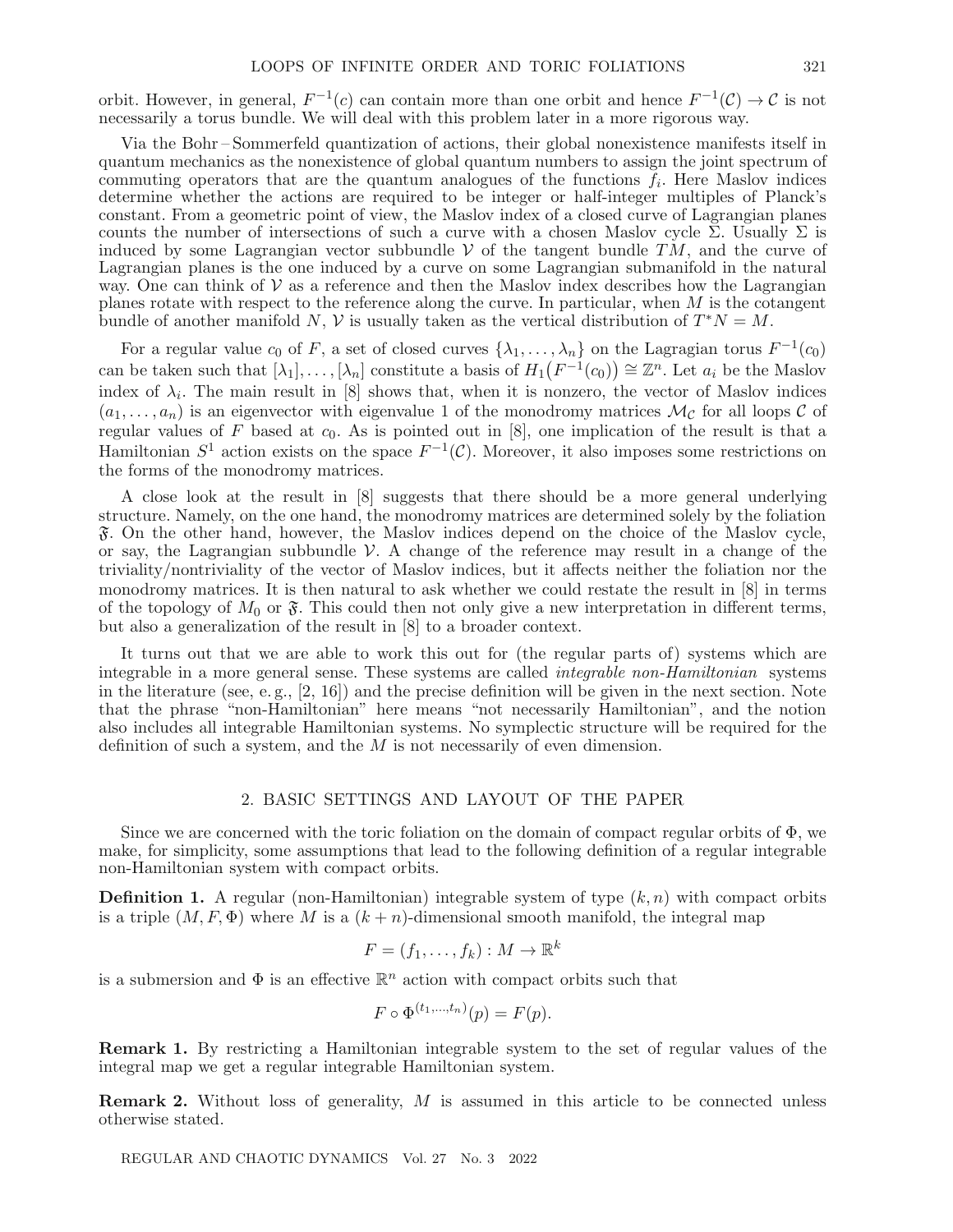Since the orbits of  $\Phi$  are compact, they are n-tori and thereby constitute a toric foliation  $\mathfrak{F}$  on M. As mentioned earlier, the map  $F : M \to \mathbb{R}^n$  is in general not a torus bundle since a level set of F may contain more than one orbit. In order to get a torus bundle, we introduce an orbit space  $\mathcal{O}_M$ whose elements are the orbits of  $\Phi$ . The bundle  $\mathcal L$  of period lattices will play a central role in our discussion. This is a bundle over the orbit space  $\mathcal{O}_M$  where the fibers are the isotropy subgroups of the action Φ. Under Definition 1 both these spaces have nice structures and properties, and they will be discussed in detail in Sections 3 and 4.

The definitions of monodromy maps and monodromy matrices will be formally introduced in Section 5 along with their basic properties.

The main construction and results are given in Section 6. This comprises a bundle epimorphism  $\rho = (\rho_1, \ldots, \rho_l)$  from  $\mathcal L$  to  $\mathbb Z^l$  for some integer  $l \leqslant n$ . This is a purely topological object associated with the system  $(M, F, \Phi)$ , and as we will see in Section 7,  $\rho$  can be seen as a generalization of the vector of Maslov indices. When  $l > 0$ , each component of  $\rho$  is a common eigenvector with eigenvalue 1 of the (transposed) monodromy matrices. This will have implications on the toric foliation  $\mathfrak{F}$ , and in the case of  $n = 2$ , it implies the existence of a free  $S^1$  action on M which commutes with  $\Phi$ . The precise statements of these results form the main results of this paper: Theorem 5 and Theorem 6 in Section 6.

In Section 7, we revisit the case of integrable Hamiltonian systems. We show that the vector of Maslov indices being nonzero implies the nontriviality of  $\rho$ , and then show how the result in [8] follows from our construction and results. Moreover, with Audin's conjecture (which has been proved), our results imply that, for any integrable Hamiltonian system with a proper integral map in  $\mathbb{R}^4$ , each of the connected components of the regular part of the system admits a compatible free  $S<sup>1</sup>$  action. This is stated as Theorem 7.

The appendix is devoted to a technical proof of the local triviality of the lattice bundle  $\mathcal L$  and an illustration on how the monodromy matrix  $\mathcal{M}_{\mathcal{C}}$  determines the torus bundle  $F^{-1}(\mathcal{C}) \to \mathcal{C}$ .

## 3. THE ORBIT SPACE  $\mathcal{O}_M$  AND THE LATTICE BUNDLE  $\mathcal L$

In this section we study the orbit space  $\mathcal{O}_M$  and the lattice bundle  $\mathcal L$  associated to a regular integrable system  $(M, F, \Phi)$  of type  $(k, n)$  with compact orbits.

By  $\sim_{\Phi}$  we denote the equivalence relation on M such that  $p \sim_{\Phi} p'$  if and only if p and p' are on the same orbit of  $\Phi$ . The orbit space  $\mathcal{O}_M$  is the quotient space  $M/\sim_{\Phi}$ , that is, each element of  $\mathcal{O}_M$  represents an orbit of  $\Phi$ . Then F factors as  $F = \bar{F} \circ q_{\Phi}$  with  $q_{\Phi}: M \to \mathcal{O}_M = M / {\sim_{\Phi}}$  being the quotient map and  $\bar{F}: \mathcal{O}_M \to \mathbb{R}^k$ .

Note that, for any open set W in  $M$ ,  $q_{\Phi}^{-1}(q_{\Phi}(W)) = \Phi^{\mathbb{R}^n}(W)$  is open. This implies that  $q_{\Phi}(W)$ is open, and therefore  $q_{\Phi}$  is an open map. Since each orbit is compact,  $\mathcal{O}_M$  is Hausdorff. Since F is a submersion, for any  $o \in \mathcal{O}_M$  and  $p \in o$ , there exists a local section  $\sigma$  of F over some open neighborhood U of  $b = F(p)$  such that  $\sigma(b) = p$ . Then  $V = q_\Phi \circ \sigma(U) = q_\Phi(\Phi^{\mathbb{R}^n} \circ \sigma(U))$  is an open neighborhood of  $o$  and  $q_{\Phi} \circ \sigma : U \to V$  is the inverse of  $\overline{F}|_V : V \to U$ . Therefore,  $\overline{F}$  is a local homeomorphism. Choose an open covering  $\{V_{\alpha}\}\$  of  $\mathcal{O}_M$  such that  $\bar{F}_{\alpha} = \bar{F}|_{V_{\alpha}} : V_{\alpha} \to U_{\alpha}$  is a homeomorphism for each  $\alpha$ . Then  $\{(V_\alpha, \bar{F}_\alpha)\}\$ is a smooth structure on  $\mathcal{O}_M$  and naturally it makes  $\overline{F}$  a local diffeomorphism. Since  $F = \overline{F} \circ q_{\Phi}$  and F is submersive, such a smooth structure makes  $q_{\Phi}$  a submersion. The discussion here yields the following proposition.

**Proposition 1.** There exists a unique smooth structure on  $\mathcal{O}_M$  such that  $q_{\Phi}$  is a submersion and  $F$  is a local diffeomorphism.

As in the case of the regular points of Hamitonian integrable systems, for any  $p \in M$  the isotropy group  $\mathcal{T}_p \subset \mathbb{R}^n$  of  $\Phi$  at p is a free Abelian group of rank n [5], and  $\mathcal{T}_p = \mathcal{T}_{p'}$  if p and p' are on the same orbit. Hence, for any orbit  $o \in \mathcal{O}_M$ , define its period lattice to be  $\mathcal{L}_o = \mathcal{T}_p$  with any  $p \in o$ . The lattice bundle is then defined as  $\mathcal{L} = \bigsqcup_{o \in \mathcal{O}_M} \mathcal{L}_o$  and then it holds naturally that  $\mathcal{L} \subset \mathcal{O}_M \times \mathbb{R}^n$ . Denote by  $\pi_{\mathcal{L}}$  the natural projection  $\mathcal{L}\to\mathcal{O}_M$ :  $(o,T)\to o$  and endow  $\mathcal{L}$  with the subspace topology inherited from  $\mathcal{O}_M \times \mathbb{R}^n$ . The following basic fact holds and its proof is inherent in the proof of the (Hamiltonian) Liouville theorem in [5]: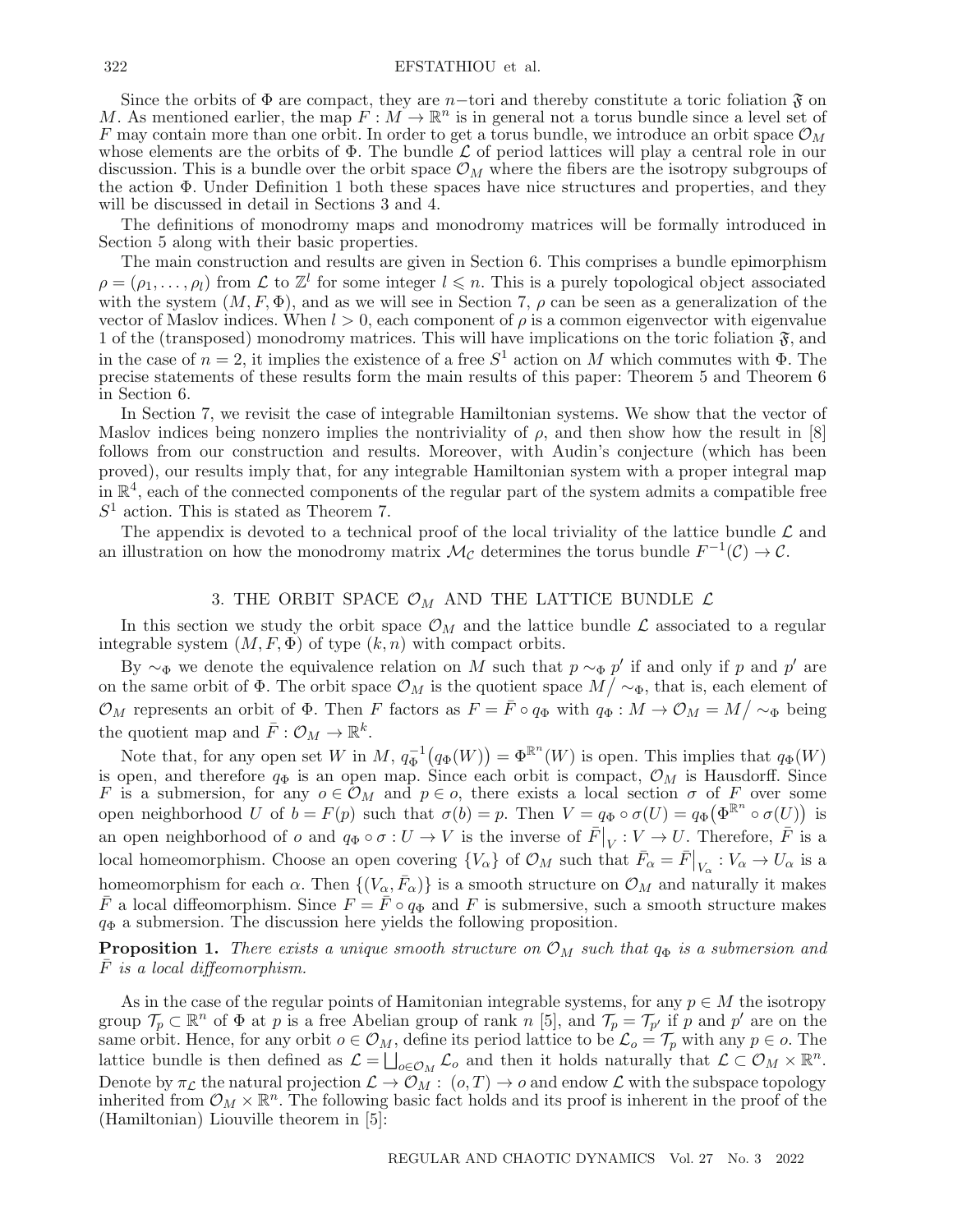**Theorem 1.** For any  $o \in \mathcal{O}_M$ , there exists a neighborhood U and smooth sections  $\tau_i : U \to U \times \mathbb{R}^n$ with  $i = 1, \ldots, n$ , such that, for each  $o' \in U$ ,  $\tau_1(o'), \ldots, \tau_n(o')$  constitute a basis of  $\mathcal{L}_{o'}$ . As a consequence, there exists an isomorphism  $\rho : \pi_{\mathcal{L}}^{-1}(U) \to U \times \mathbb{Z}^n$ .

Proof. See Lemma 2.8 in [11] for a complete proof. In Appendix A, we give an argument with a similar idea, but different in technical details.

We call a neighborhood U such as in the theorem above a  $\mathcal{O}_M$ -neighborhood, and the sections  $\tau_1,\ldots,\tau_n$  a smooth local basis of  $\mathcal L$  over U. Theorem 1 above actually shows that  $\mathcal L$  is a smooth submanifold of  $\mathcal{O}_M \times \mathbb{R}^n$ . As a corollary of Theorem 1, we have:

**Corollary 1.** The map  $\pi_{\mathcal{L}} : \mathcal{L} \to \mathcal{O}_M$  is a covering map of  $\mathcal{O}_M$ .

Since for each  $o \in \mathcal{O}_M$  the group  $\mathcal{L}_o$  is a subgroup of the fiber  $\{o\} \times \mathbb{R}^n$ , we can define an equivalence relation  $\sim_{\mathcal{L}}$  on  $\mathcal{O}_M \times \mathbb{R}^n$  given by  $(o,T) \sim_{\mathcal{L}} (o',T')$  if and only if  $o = o'$  and  $(o, T - T') \in \mathcal{L}_o$ . We denote the quotient map of  $\sim_{\mathcal{L}}$  by  $q_{\mathcal{L}}$ .

The following non-Hamiltonian version of the Liouville theorem is a consequence of Theorem 1.

**Theorem 2 ([16]).** For any  $o \in \mathcal{O}_M$ , there exists some neighborhood U of o in  $\mathcal{O}_M$  with a diffeomorphism  $\phi: (U \times \mathbb{R}^n) / \sim_L \to q_\Phi^{-1}(U)$ . Moreover, the  $\mathbb{T}^n$  action on  $q_\Phi^{-1}(U)$  induced by the natural  $\mathbb{T}^n$  action on  $(U \times \mathbb{R}^n)/\sim_L \cong U \times \mathbb{T}^n$  via this diffeomorphism commutes with the  $\mathbb{R}^n$  action Φ.

*Proof.* Choose a local section  $\sigma$  of  $q_{\Phi}: M \to \mathcal{O}_M$  over some  $\mathcal{O}_M$ -neighborhood U of o. Define  $\tilde{\phi}: U \times \mathbb{R}^n \to q_{\Phi}^{-1}(U)$  as  $\tilde{\phi}(c,T) = \Phi^T \circ \sigma(c)$ . Then  $\tilde{\phi}$  factors as  $\phi \circ q_{\mathcal{L}}$ . It can be checked that  $\phi$  is a homeomorphism from  $(U \times \mathbb{R}^n)/\sim_{\mathcal{L}}$  to  $q_{\Phi}^{-1}(U)$ .

To show that  $(U \times \mathbb{R}^n) / \sim_{\mathcal{L}}$  is homeomorphic to  $U \times \mathbb{T}^n$ , one can resort to a smooth local basis  $\tau_1, \ldots, \tau_n$  of  $\mathcal L$  over U and a rectifying map

$$
rec: U \times \mathbb{R}^n \to U \times \mathbb{R}^n,
$$
  

$$
(c; t_1, \dots, t_n) \to (c; t_1 \tau_1(c), \dots, t_n \tau_n(c)).
$$

This descends to an isomorphism  $\overline{rec}$  from  $U \times \mathbb{T}^n$  to  $(U \times \mathbb{R}^n)/\sim_{\mathcal{L}}$ . It can be checked that  $\overline{rec}$  is a bijective submersion, and thereby is a diffeomorphism.

**Corollary 2.** If the bundle  $q_{\Phi}: M \to \mathcal{O}_M$  admits a global section, then it is isomorphic to the bundle  $\bar{\pi}_{\mathcal{O}}: (\mathcal{O}_M \times \mathbb{R}^n) / \sim_{\mathcal{L}} \to \mathcal{O}_M$  with  $\bar{\pi}_{\mathcal{O}}([o,T]) = o$ .

*Proof.* The proof of Theorem 2 actually guarantees that  $\bar{\pi}_{\mathcal{O}}: (\mathcal{O}_M \times \mathbb{R}^n)/\sim_{\mathcal{L}} \to \mathcal{O}_M$  with  $\bar{\pi}_{\mathcal{O}}([o,T]) = o$  being a locally trivial torus fibration. If  $q_{\Phi}: M \to \mathcal{O}_M$  admits a global section  $\sigma: \mathcal{O}_M \to M$ , then the map  $\tilde{\phi}_M: \mathcal{O}_M \times \mathbb{R}^n \to M$  with  $\tilde{\phi}_M(c,T)=\Phi^T \circ \sigma(c)$  for any  $c \in \mathcal{O}_M$  factors as  $\phi_M = \phi_M \circ q_{\mathcal{L}}$  with  $\phi_M$  being a bundle isomorphism.

## 4. THE LATTICE BUNDLE  $\mathcal L$  and the sheaf  $\mathcal R$  of compatible  $S^1$  actions

The sheaf R of compatible  $S^1$  actions over  $\mathcal{O}_M$  was first introduced in [14] in the context of Hamiltonian integrable systems and then in [15] for the non-Hamiltonian case. We explain the relation between the sheaf  $R$  and the lattice bundle  $\mathcal L$  in this section.

**Definition 2.** For any open set U of  $\mathcal{O}_M$ , an  $S^1$  action  $\Theta: S^1 \times q_{\Phi}^{-1}(U) \to q_{\Phi}^{-1}(U)$  acting on  $q_{\Phi}^{-1}(U)$ is called a **compatible**  $S^1$  **action** over U if it commutes with the  $\mathbb{R}^n$  action  $\Phi$  and preserves  $q_{\Phi}$ in the sense that  $q_{\Phi} \circ \Theta(z, p) = q_{\Phi}(p)$  for all  $z \in S^1$  and  $p \in q_{\Phi}^{-1}(U)$ .

For any open set U of  $\mathcal{O}_M$ , denote by  $\mathcal{R}_U$  the set of all compatible  $S^1$  actions over U. From Proposition 2 it follows that, for any  $\Theta, \Theta' \in \mathcal{R}_U$  and  $z, z' \in S^1$ , the identity  $\Theta^z \circ \Theta'^{z'}(p) =$  $\Theta'^{z'} \circ \Theta^{z}(p)$  holds, and thus there is a natural Abelian structure on  $\mathcal{R}_U$  with the addition  $\Theta + \Theta'$ given by  $(\Theta + \Theta')^{z}(p) = \Theta^{z} \circ \Theta'^{z}(p)$ .

REGULAR AND CHAOTIC DYNAMICS Vol. 27 No. 3 2022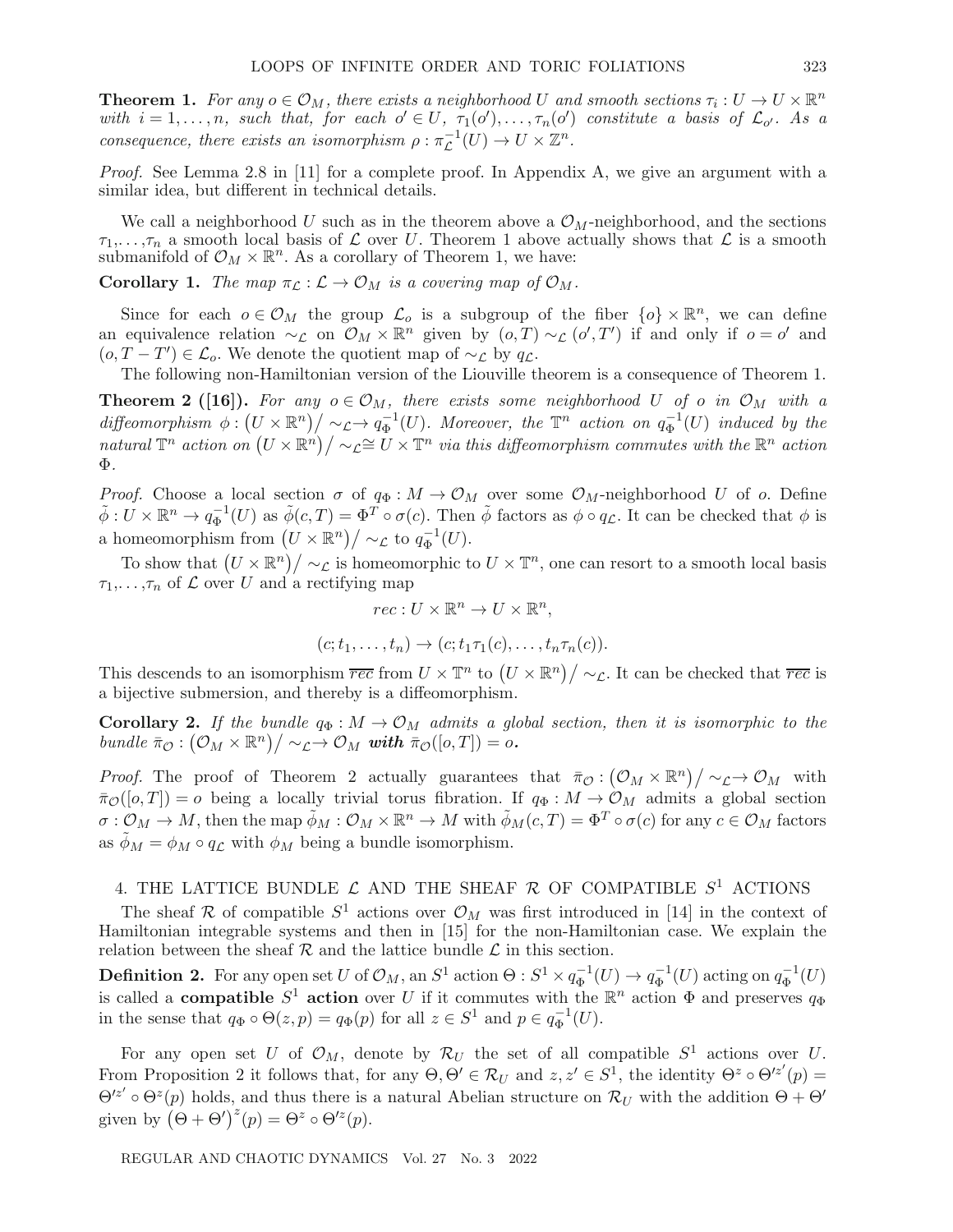**Definition 3.** [15] For any pair of open sets U, V with  $U \subset V$ , denote by  $\rho_U^V$  the restriction map from  $\mathcal{R}_V$  to  $\mathcal{R}_U$ . Then  $\mathcal{R} = (\{\mathcal{R}_U\}, {\rho^V_U | U \subset V\})$  is a sheaf of Abelian groups and it is called the sheaf of compatible  $S^1$  actions.

The following proposition characterizes the compatible  $S^1$  actions.

**Proposition 2.** Suppose  $\Theta: S^1 \times q_{\Phi}^{-1}(U) \to q_{\Phi}^{-1}(U)$  is a compatible  $S^1$  action. Then there exists a unique continuous section  $\sigma: U \to \mathcal{L}$  such that  $\Theta(e^{i2\pi t}, p) = \Phi^{t \cdot \sigma \circ q_{\Phi}(p)}(p)$ . Conversely, if  $\sigma$  is a continuous section of L over U, then  $\Theta(e^{i\cdot 2\pi t}, p) = \Phi^{t \cdot \sigma \circ q_{\Phi}(p)}(p)$  defines a compatible  $S^1$  action.

*Proof.* Let  $X_{\Theta}$  be the infinitesimal generator of the flow  $\psi^t(p) = \Theta(e^{i \cdot 2\pi t}, p)$  on  $q_{\Phi}^{-1}(U)$ , i.e.,  $X_{\Theta}(p) = \frac{d}{dt}\Big|_{t=0} \Theta(e^{i\cdot 2\pi t}, p)$ . Let  $\frac{\partial}{\partial t_i}\Big|_p = \frac{d}{dt_i} \Phi^{(0...t_i...0)}(p)$ . Since  $\Theta$  preserves  $q_{\Phi}$ , the following relation holds:

$$
X_{\Theta}(p) \in \ker q_{\Phi*} = \operatorname{span} \{ \frac{\partial}{\partial t_i} \big|_p, i = 1, \dots, n \}.
$$

Hence, there exist smooth functions  $a_1, \ldots, a_n$  on  $q_{\Phi}^{-1}(U)$  such that  $X_{\Theta} = \sum_{i=1}^n a_i \frac{\partial}{\partial t}$  $\frac{\partial}{\partial t_i}$ . Moreover, since  $\Theta$  commutes with  $\Phi$ , the functions  $a_i$  are invariant on each orbit, and hence they can be seen as functions on U. Note that the flow  $\varphi$  on  $q_{\Phi}^{-1}(U)$  with

$$
\varphi^t(p) = \Phi^{t \cdot a_1 \circ q_\Phi(p), \dots, t \cdot a_n \circ q_\Phi(p)}(p)
$$

has the same infinitesimal generator as  $\psi$ , and hence  $\varphi = \psi$ . Since

$$
\Phi^{a_1 \circ q_\Phi(p),...,a_n \circ q_\Phi(p)}(p) = \Theta(e^{i \cdot 2\pi}, p) = p
$$

for all  $p \in q_{\Phi}^{-1}(U)$ ,  $(q_{\Phi}(p); a_1 \circ q_{\Phi}(p), \ldots, a_n \circ q_{\Phi}(p)) \in \mathcal{L}_{q_{\Phi}(p)}$ . Hence,  $\sigma : o \to (o; a_1(o), \ldots, a_n(o))$ is the smooth section we are looking for. If there is another section  $\sigma'$  on U satisfying the relation  $\Theta(e^{i\cdot 2\pi t}, p) = \Phi^{t \cdot \sigma' \circ q_{\Phi}(p)}(p)$  with  $\sigma' : o \to (o, a'_1(o), \ldots, a'_n(o)),$  then it holds that  $X_{\Theta} = \sum_{i=1}^n a'_i \frac{\partial}{\partial t}$  $\frac{\partial}{\partial t_i}$ . As a consequence, we have  $a_i(o) = a'_i(o)$  for all  $i = 1, ..., n$  and  $o \in U$ , and thereby  $\sigma = \sigma'$ .

The argument for the converse direction is straightforward.

Accordingly, compatible  $S^1$  actions over U are in one-one correspondence with the continuous sections of  $\mathcal L$  over U, and this implies that  $\mathcal L$  is the associated sheaf/etale space of R. The discussion here amounts to the following corollary.

**Corollary 3.** The etale space of the sheaf  $\mathcal{R}$  of compatible  $S^1$  actions is isomorphic to the lattice bundle L.

If  $\sigma: \mathcal{O}_M \to \mathcal{L}$  is a global continuous section of  $\mathcal{L}$ , then  $\sigma$  corresponds to a compatible  $S^1$  action  $\Theta$  on M by  $\Theta(e^{i\cdot 2\pi t}, p) = \Phi^{t \cdot \sigma \circ q_{\Phi}(p)}(p)$ . When it is nonzero, this is a nontrivial  $S^1$  action. Actually in this case the section  $\sigma$  is nonzero everywhere and the corresponding  $S^1$  action  $\Theta$  is thereby effective. To see this, first note that  $\mathcal{O}_M \times \{0\}$  is closed in  $\mathcal{O}_M \times \mathbb{R}^n$  and hence is closed in  $\mathcal{L}$ . Moreover, the fact that  $\mathcal L$  is locally isomorphic to  $U \times \mathbb Z^n$  implies that  $\mathcal O_M \times \{0\}$  is also open in  $\mathcal L$ . Since we assume M to be connected,  $\mathcal{O}_M \times \{0\}$  is exactly one connected component of  $\mathcal{L}$ . Hence, for any continuous section  $\sigma : \mathcal{O}_M \to \mathcal{L}$ , as long as  $\sigma(c_0) \in \mathcal{O}_M \times \{0\}$ , we have  $\sigma(\mathcal{O}_M) = \mathcal{O}_M \times \{0\}$ . As a consequence, if  $\sigma$  is nonzero somewhere, it is nonzero everywhere, and the induced  $S^1$  action  $\Theta$  is effective.

Note that  $\sigma$  being nonzero does not imply that  $\Theta$  is free. However, the existence of a nonzero section does imply the existence of a free  $S^1$  action compatible with  $\Phi$ .

**Proposition 3.** The existence of a global nonzero continuous section of  $\mathcal{L}$  implies the existence of a free  $S^1$  action on M.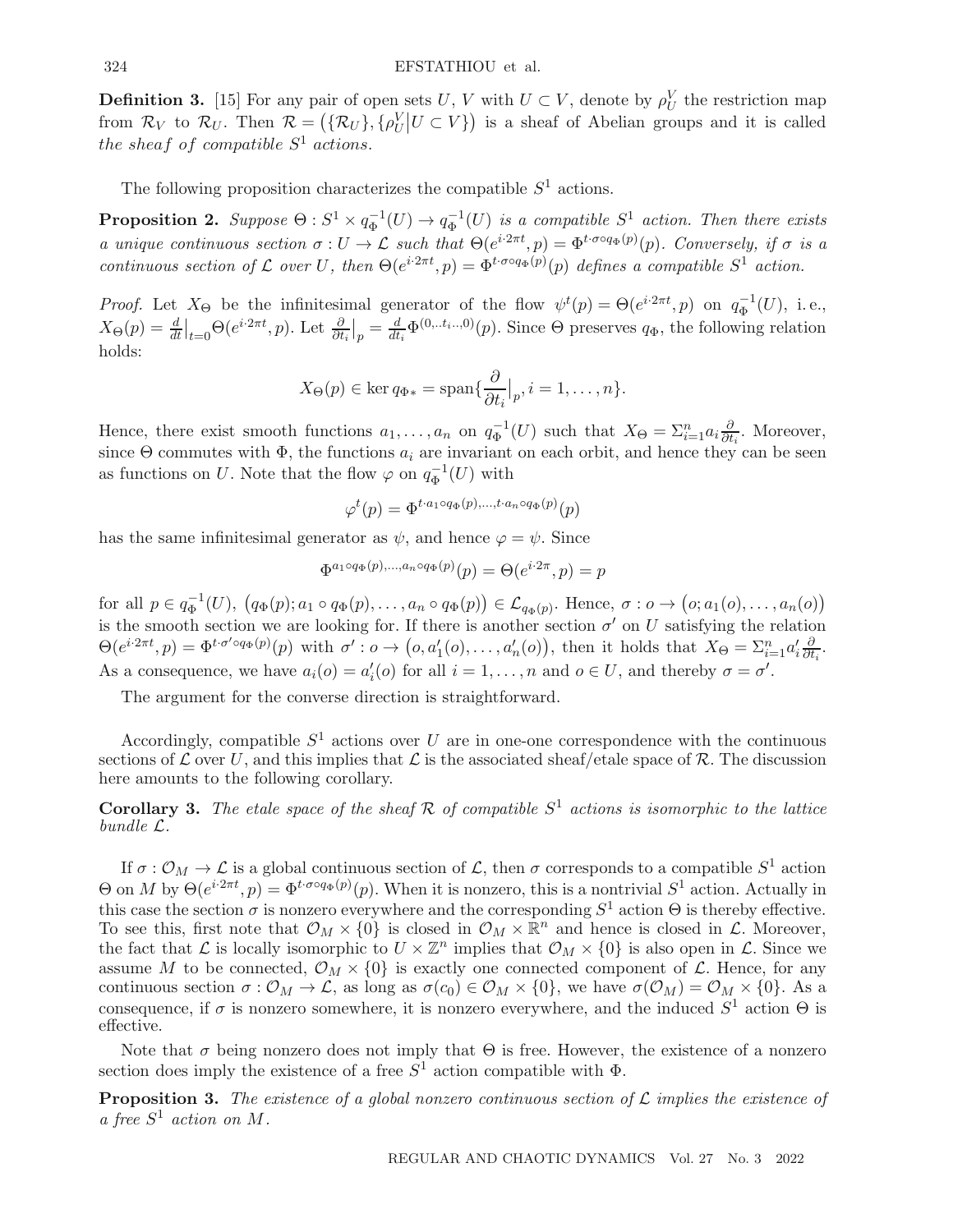*Proof.* First we show that, for any nonzero integer n, the map  $*n:(o,T) \mapsto (o,nT)$  defined on  $\mathcal{O}_M \times \mathbb{R}^n$  induces an open and closed map on  $\mathcal{L}$ . Note that \*n is a diffeomorphism on  $\mathcal{O}_M \times \mathbb{R}^n$ , and L is closed in  $\mathcal{O}_M \times \mathbb{R}^n$  with  $*n(\mathcal{L}) \subset \mathcal{L}$ . As a consequence, \*n induces a closed map on  $\mathcal{L}$ , which is also denoted by \*n. For the openness, first note that, for any continuous section  $\sigma$  of  $\mathcal L$  over some open set U in  $\mathcal{O}_M$ ,  $\sigma(U)$  is open in L. Then, for any  $w \in \mathcal{L}$  and its neighborhood W, there exists some continuous section  $\sigma$  over  $U \ni c$  with  $c = q_{\Phi}(w)$  such that  $\sigma(U) \subset W$  and  $\sigma(c) = w$ . Then  $*n \circ \sigma$  is also a contiuous section of  $\mathcal L$  over the open set U, and  $*n \circ \sigma(U) \subset *n(W)$ . Therefore,  $*n(W)$  is a neighborhood of  $*n(w)$  and this implies  $*n$  is an open map on  $\mathcal{L}$ .

Now suppose that  $\sigma$  is a nonzero section. Then  $\sigma(\mathcal{O}_M)$  is a connected component of  $\mathcal{L}$ . Fix a point  $c_0$  in  $\mathcal{O}_M$ . Choose  $w_0 \in \mathcal{L}_{c_0}$  such that  $*n(w_0) = \sigma(c_0)$  for some  $n \in \mathbb{Z}$ , and  $\mathbb{R} \cdot w_0 \cap \mathcal{L} = \mathbb{Z} \cdot w_0$ . Suppose that  $S_{w_0} \subset \mathcal{L}$  is the connected component of  $\mathcal L$  containing  $w_0$ . Then \*n( $S_{w_0}$ ) is another component of  $\mathcal L$  since \*n is both an open and a closed map on  $\mathcal L$ . Since  $\sigma(c_0) = *n(w_0) \in *n(S_{w_0}),$ it yields  $\sigma(\mathcal{O}_M) = *n(S_{w_0})$ , and therefore  $\sigma_1 = \frac{1}{n}\sigma$  is also a continuous section of  $\mathcal L$  with  $\sigma_1(\mathcal{O}_M)$  $S_{w_0}$ . It remains to show that, for any  $c \in \mathcal{O}_M$ , the identity  $\mathbb{R} \cdot \sigma_1(c) \cap \mathcal{L} = \mathbb{Z} \cdot \sigma_1(c)$  holds. That is,  $\sigma_1(c)$  is a generator of the subgroup  $\mathbb{R} \cdot \sigma_1(c) \cap \mathcal{L}$  for each  $c \in \mathcal{O}_M$ .

Suppose that  $w_1 \in \mathcal{L}_c$  is a generator of  $\mathbb{R} \cdot \sigma_1(c) \cap \mathcal{L}$ . Then there exists some integer  $n_1$ such that  $n_1w_1 = \sigma_1(c)$ . Repeating the argument above yields another section  $\sigma_2 = \frac{1}{n_1}\sigma_1$ . Since  $\sigma_1(c_0) = w_0$  and  $\mathbb{R} \cdot w_0 \cap \mathcal{L} = \mathbb{Z} \cdot w_0$ ,  $\sigma_2(c_0) = \frac{1}{n_1} \sigma_1(c_0) = \frac{1}{n_1} w_0 \in \mathbb{R} \cdot w_0 \cap \mathcal{L} = \mathbb{Z} \cdot w_0$ . This implies  $n_1 = \pm 1$ . Hence, for any  $c \in \mathcal{O}_M$ ,  $\mathbb{R} \cdot \sigma_1(c) \cap \mathcal{L} = \mathbb{Z} \cdot \sigma_1(c)$ , and therefore the  $S^1$  action  $\Theta$  on M defined by  $\Theta(e^{i \cdot 2\pi t}, p) = \Phi^{t \cdot \sigma_1 \circ q_{\Phi}(p)}(p)$  is free.

#### 5. MONODROMY MAPS

Consider a loop C in the orbit space  $\mathcal{O}_M$  with a point  $c_0 \in \mathcal{C}$ . For convenience, we view C both as a subset  $C \subset \mathcal{O}_M$  and a fixed parametrization  $C : [0,1] \to \mathcal{O}_M$  with  $C(0) = C(1) = c_0$ . Let  $M_{\mathcal{C}} = q_{\Phi}^{-1}(\mathcal{C})$  and let  $\mathcal{L}_{\mathcal{C}} = \pi_{\mathcal{L}}^{-1}(\mathcal{C})$ . Then  $q_{\mathcal{C}} = q_{\Phi}|_{\mathcal{C}} : M_{\mathcal{C}} \to \mathcal{C}$  is a locally trivial torus fibration over C. Since  $q_c$  is a locally trivial fibration over a loop with connected fibers, it always admits a section over  $\mathcal{C}$ .

By replacing  $\mathcal{O}_M$  with C and M with  $M_{\mathcal{C}}$ , the same argument for Corollary 2 shows that there is an isomorphism from  $\bar{\pi}_{\mathcal{C}} : (\mathcal{C} \times \mathbb{R}^n)/\sim_{\mathcal{L}} \to \mathcal{C}$  to  $q_{\mathcal{C}} : M_{\mathcal{C}} \to \mathcal{C}$ . Recall that  $\mathcal{L} \to \mathcal{O}_M$  is a covering, and denote by  $\mathcal{M}_{\mathcal{C}}$  the monodromy action of  $\mathcal{C}$  on  $\mathcal{L}_{c_0}$ .  $\mathcal{M}_{\mathcal{C}}$  is actually an isomorphism on the lattice  $\mathcal{L}_{c_0}$ . To see this, suppose  $\gamma_1$  and  $\gamma_2$  are the lifts of C with base points  $v_1$  and  $v_2$ , with  $v_1, v_2 \in \mathcal{L}_{c_0}$ .  $\gamma_1 + \gamma_2$  is the lift of C at  $v_1 + v_2$ , which implies that  $\mathcal{M}_{\mathcal{C}}$  is a group homomorphism. It can be checked that  $\mathcal{M}_{\mathcal{C}}$  is bijective. By fixing a basis  $\bar{w} = (u_1, \ldots, u_n)$  of  $\mathcal{L}_{c_0}, \mathcal{M}_{\mathcal{C}}$  is represented by some element  $\mathcal{M}_{\mathcal{C},\bar{w}}\in SL(n,\mathbb{Z})$ . Note that  $\mathcal{M}_{\mathcal{C},\bar{w}}\in GL(n,\mathbb{Z})$ . To see that  $\det\mathcal{M}_{\mathcal{C},\bar{w}}=1$ , we only need to show that det  $\mathcal{M}_{\mathcal{C},\bar{w}} > 0$ . For each  $i \in \{1,\ldots,n\}$ , let  $\tau_i : [0,1] \to \mathcal{L} \subset \mathcal{O}_M \times \mathbb{R}^n$  be the lift of C with  $\tau_i(0) = u_i$ . It holds that  $\tau_i(s) = (\mathcal{C}_t, \tau'_i(s))$  with  $\tau'_i : [0,1] \to \mathbb{R}^n$  being continuous for each  $i \in \{1, \ldots, n\}$ . Consequently,  $\det[\tau_1'(s), \ldots, \tau_n'(s)]$  is continuous and nonzero everywhere with respect to s and hence its sign does not change. By the definition of  $\mathcal{M}_{\mathcal{C}, \bar{w}}$ , it holds that  $[\tau'_1(1),\ldots,\tau'_n(1)]=[\tau'_1(0),\ldots,\tau'_n(0)]\cdot \mathcal{M}_{\mathcal{C},\bar{w}}$  and thereby det  $\mathcal{M}_{\mathcal{C},\bar{w}}>0$ .

We call  $\mathcal{M}_{\mathcal{C}}$  the monodromy map associated to C (or, of the fibration  $q_{\mathcal{C}} : M_{\mathcal{C}} \to \mathcal{C}$ ), and  $\mathcal{M}_{\mathcal{C},\bar{w}}$ the monodromy matrix with respect to w. The monodromy map  $\mathcal{M}_{\mathcal{C}}$  determines the structure of  $q_{\mathcal{C}} : M_{\mathcal{C}} \to \mathcal{C}$  (see Appendix B).

### 6. THE MAIN CONSTRUCTION

In this section we construct a bundle morphism  $\rho : \mathcal{L} \to \mathbb{Z}^l$  with l being an integer and show the main results of this article.

Let *o* be an element in  $\mathcal{O}_M$ . For  $T \in \mathcal{L}_o$  and  $x \in q_{\Phi}^{-1}(o)$ , let  $\lambda_{T,x} : [0,1] \to q_{\Phi}^{-1}(o)$  be the closed path on the torus  $q_{\Phi}^{-1}(o)$  with  $\lambda_{T,x}(s)=\Phi^{s\cdot T}(x)$ . Denote by  $Tor_{H_1(M)}$  the torsion subgroup of  $H_1(M)$ . Define  $\rho_o: \mathcal{L}_o \to H_1(M)/Tor_{H_1(M)}$  by assigning to each  $T \in \mathcal{L}_o$  the element  $[\lambda_{T,x}]$  in  $H_1(M)/Tor_{H_1(M)}$ . Note that such an assignment is independent of x since, for any x, x' on  $q_{\Phi}^{-1}(o)$ ,  $\lambda_{T,x}$  and  $\lambda_{T,x'}$  are homotopic on  $q_{\Phi}^{-1}(o)$ . The map  $\rho_o$  is a homomorphism between Abelian groups.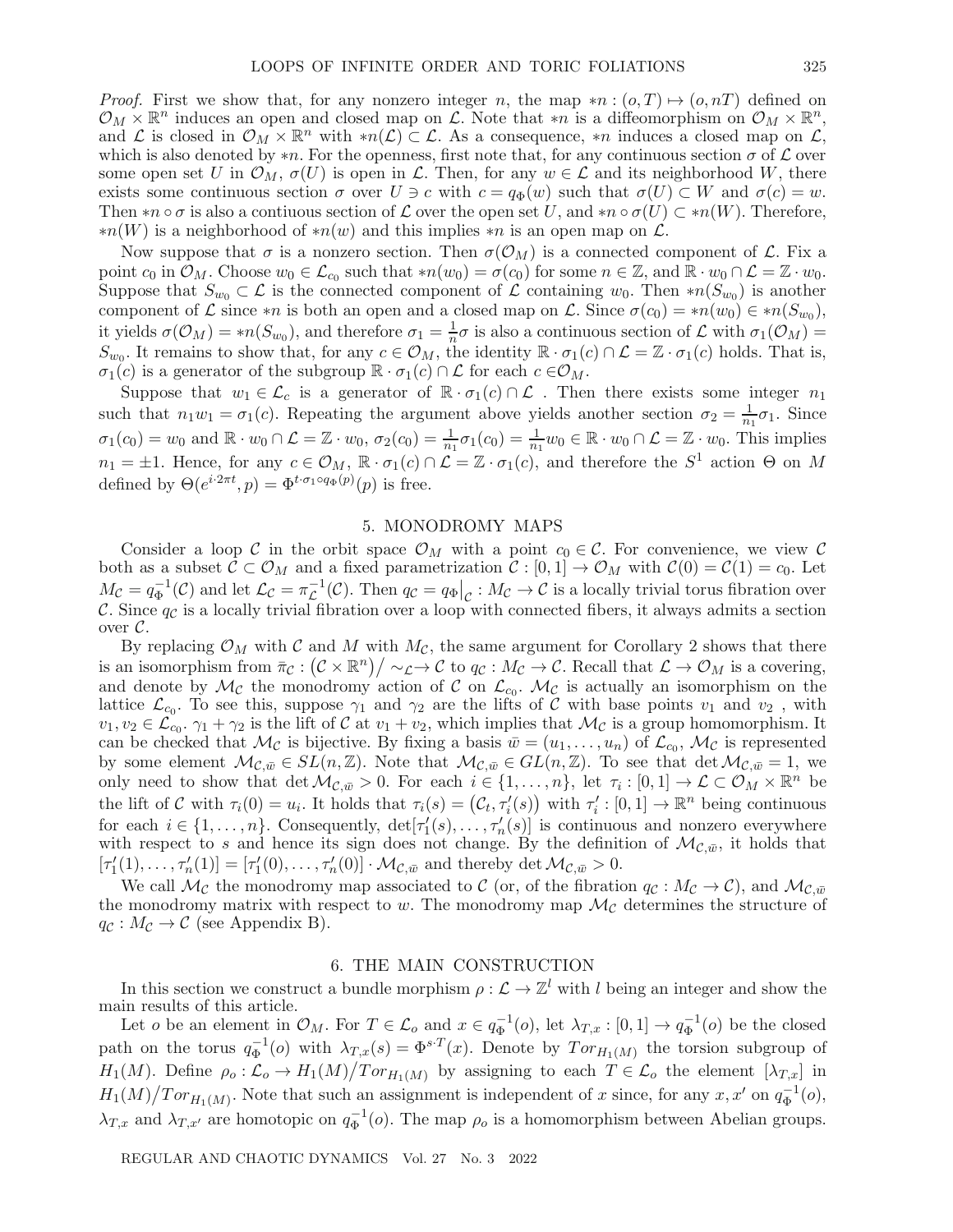**Definition 4.** The bundle morphism  $\rho : \mathcal{L} \to H_1(M)/Tor_{H_1(M)}$  is the one satisfying the identity  $\rho|_{\mathcal{L}_o} = \rho_o$  for each  $o \in \mathcal{O}_M$ .

We show that the value of  $\rho$  is invariant under parallel translation on  $\mathcal L$  and, as a consequence,  $\rho$  can be seen as a continuous bundle epimorphism from  $\mathcal{L}$  to  $\mathbb{Z}^l$  with  $l \leq n$ .

**Theorem 3.** For any path  $\tilde{\gamma} : [0, 1] \to \mathcal{L}$ ,  $\rho \circ \tilde{\gamma}(t) = \rho \circ \tilde{\gamma}(0)$  for all  $t \in [0, 1]$ . As a consequence,  $\rho$ is locally constant, and its image  $\text{Im}\,\rho = \text{Im}\,\rho_o$  is a free Abelian group with rank  $l \leq n$ .

*Proof.* Let  $\gamma$  be the path in  $\mathcal{O}_M$  defined as  $\gamma = \pi_{\mathcal{L}} \circ \tilde{\gamma}$ . Take a section  $\sigma$  of  $q_{\Phi}: M \to \mathcal{O}_M$  over γ. Then  $(t, \cdot) \mapsto \lambda_{\tilde{\gamma}(t),\sigma \circ \gamma(t)}(\cdot)$  gives a homotopy in M and hence  $\rho \circ \tilde{\gamma}(t)=[\lambda_{\tilde{\gamma}(t),\sigma \circ \gamma(t)}]$  remains invariant in  $H_1(M)/Tor_{H_1(M)}$ . Since  $\mathcal{O}_M$  is path-connected, for any  $o, o' \in \mathcal{O}_M$ ,  $\mathcal{L}_{o'}$  can be obtained via the parallel translation of  $\mathcal{L}_o$  along some path connecting o and o'. Therefore,  $\text{Im}\rho_o = \text{Im}\rho_{o'}$ and it is a finitely generated subgroup in  $H_1(M)/Tor_{H_1(M)}$  and thereby a free Abelian group with rank no larger than that of  $\mathcal{L}_o$ . Finally,  $\rho$  is locally constant since  $\mathcal{L}$  is locally path-connected.

**Corollary 4.** The map  $\rho$  is a bundle epimorphism from  $\mathcal{L}$  to  $\mathbb{Z}^l$  with  $l \leq n$ . For any path  $\gamma$  in  $\mathcal{O}_M$ with  $\mathcal{M}_{\gamma}$  being the associated monodromy map,  $\rho \circ \mathcal{M}_{\gamma} = \rho$  on  $\mathcal{L}_{\gamma(0)}$ .

Suppose  $l > 0$ , i.e.,  $\rho$  is nontrivial. Then  $\rho = (\rho_1, \ldots, \rho_l)$  with  $\rho_i : \mathcal{L} \to \mathbb{Z}$  being locally constant and  $\rho_i \circ \mathcal{M}_{\gamma} = \rho_i$ . This means:

**Corollary 5.** For  $o \in \mathcal{O}_M$ , the linear functionals  $\rho_i|_{\mathcal{L}_o}$  are common eigenvectors with eigenvalue 1 of the transposes of the monodromy matrices  $\mathcal{M}_{\gamma}$  for all paths  $\gamma$  in  $\mathcal{O}_M$  with  $\gamma(0) = o$ .

Such a structure gives rise to a descending chain of lattice subbundles

$$
\mathcal{L} \supset \ker \rho_1 \supset \ker(\rho_1, \rho_2) \supset \ldots \supset \ker(\rho_1, \ldots, \rho_l).
$$

Since  $\mathbb Z$  is free, on each fiber  $\mathcal L_o$  the following short exact sequence splits:

$$
0 \to \ker \rho_1|_{\mathcal{L}_o} \to \mathcal{L}_o \xrightarrow{\rho_1} \mathbb{Z} \to 0,
$$

and then ker  $\rho_1|_{\mathcal{L}_o}$  is isomorphic to  $\mathbb{Z}^{n-1}$ .

**Theorem 4.** The sublattice bundle ker  $\rho_1$  is a smooth lattice subbundle of L. Moreover, ker  $\rho_1$ locally splits L. To be precise, for any point  $o \in \mathcal{O}_M$ , there exists some neighborhood U such that  $\mathcal{L}|_U = \ker \rho_1|_U \oplus \mathcal{L}''_U$  with  $\mathcal{L}''_U$  being some sublattice bundle of  $\mathcal{L}|_U$  over  $U$ .

*Proof.* Since  $\rho_1$  is locally constant on  $\mathcal{L}$ , it is contant on each of the connected components. Hence, ker  $\rho_1$  consists of several connected components of  $\mathcal L$  and is a submanifold of  $\mathcal L$ .

For any  $c \in \mathcal{O}_M$ , we construct a local trivialization of ker  $\rho_1$  in the vicinity of c. Let  $U \ni c$ be a connected neighborhood over which  $\mathcal L$  admits a local trivialization. Then for each connected component S of  $\mathcal{L}|_U$  there exists a section  $\sigma: U \to \mathcal{L}$  such that  $\mathcal{S} = \sigma(U)$ . Due to the connectedness of U, we have  $\sigma(U) \subset \text{ker } \rho_1$  if and only if  $\sigma(U) \cap \text{ker } \rho_1$  is nonempty. Fix a basis  $w_1, \ldots, w_{n-1}$ of ker  $\rho_1|_{\mathcal{L}_c}$  with local sections  $\sigma_1, \ldots, \sigma_{n-1}$  over U such that  $\sigma_i(c) = w_i$ . For each  $c' \in U$ , the linear independence of  $\sigma_1(c'), \ldots, \sigma_{n-1}(c')$  follows from the fact that the zero section  $U \times \{0\}$  is a component of ker  $\mathcal{L}|_{U}$ .

Now we show that for any  $w' \in \ker \rho_1|_{\mathcal{L}_{c'}}$  there exist integers  $k_1, \ldots, k_{n-1}$  such that  $\Sigma_i k_i \sigma_i(c') =$ w'. Let  $\sigma': U \to \mathcal{L}$  be the section with  $w' = \sigma'(c')$ . Then it holds that  $\sigma'(U) \subset \text{ker } \rho_1$  due to the connectness of U, and in particular,  $\sigma'(c) \in \ker \rho_1|_{\mathcal{L}_c}$ . Then there exist integers  $k_1, \ldots, k_{n-1}$  such that  $\sum_{i=1}^n k_i \sigma_i(c) = \sigma'(c) \in \mathcal{L}'_c$ . Since  $\tau = \sum_i k_i \sigma_i$  is also a continuous section of  $\mathcal L$  over U, it yields  $\tau(U) \subset \text{ker } \rho_1$  and thereby  $\tau = \sigma'$ . Then  $w' = \sigma'(c') = \sum_i k_i \sigma_i(c')$  with  $k_i$  integers. Hence,  ${\lbrace \sigma_1,\ldots,\sigma_{n-1} \rbrace}$  gives rise to a local trivialization of ker  $\rho_1$  over U.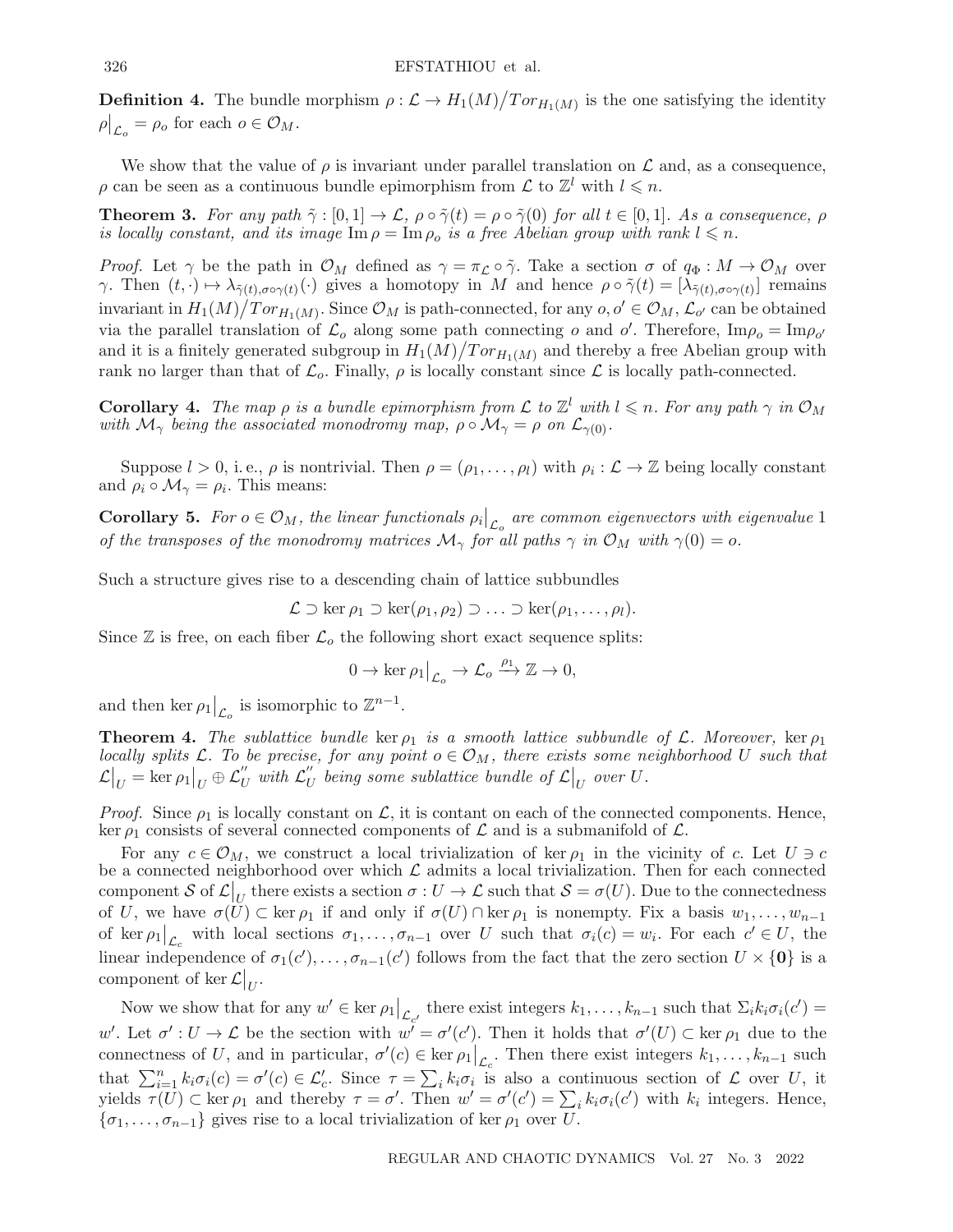To see that ker  $\rho_1$  locally splits  $\mathcal{L}$ , first note that, for every  $c \in \mathcal{O}_M$ , ker  $\rho_1|_{\mathcal{L}_c}$  splits  $\mathcal{L}_c$ . Then  $\overline{\phantom{a}}$ it holds that  $\mathcal{L}_c = \mathcal{L}'_c \oplus \mathbb{Z} \cdot v_c$  for some  $v_c \in \mathcal{L}_c$ . Let  $\sigma$  be a section over U such that  $\sigma(c) = v_c$ . For any  $c' \in U$  and  $w' \in \mathcal{L}_{c'}$ , there is a section  $\sigma'$  of  $\mathcal L$  over U such that  $\sigma'(c') = w'$ . Since  $\sigma'(c) \in \mathcal{L}_c$  and  $\sigma_1(c), \ldots, \sigma_{n-1}(c), \sigma(c)$  constitute a basis of  $\mathcal{L}_c$ , there exist integers  $b_1, \ldots, b_{n-1}, b_n$ such that  $\sigma'(c) = \sum_{i=1}^{n-1} b_i \sigma_i(c) + b \sigma(c)$ . It then holds that  $\left(\sum_{i=1}^n b_i \sigma_i\right)(U) = \sigma'(U)$  since both of them are connected components of  $\mathcal{L}|_{U}$ . Hence,  $\sum_{i=1}^{n-1} b_i \sigma_i(c') + b\sigma(c') = \sigma'(c') = w'$ . As a result,  $\mathcal{L}|_U = \ker \rho_1|_U \oplus \mathcal{L}''_U$  with  $\mathcal{L}''_U = \mathbb{Z} \cdot \sigma(U)$ .

**Corollary 6.** ker  $\rho_1$  gives rise to an  $(n-1)$  – toric foliation  $\mathfrak{F}^{(1)}$  refining  $\mathfrak{F}$ . More precisely, for any  $b \in \mathcal{O}_M$ , there exists a neighborhood U of b with a local trivialization  $\bar{\psi}: U \times S^1 \times \mathbb{T}^{n-1} \to q_{\Phi}^{-1}(U)$ such that, for any  $(u, z) \in U \times S^1$ ,  $\overline{\psi}((u, z) \times \mathbb{T}^{n-1})$  is a leaf of  $\mathfrak{F}^{(1)}$ .

*Proof.* Denote by  $V_o$  the  $(n-1)$ -dimensional subspace of  $\{o\} \times \mathbb{R}^n$  spanned by ker  $\rho_1|_{\mathcal{L}_o}$ . Then, for each  $p \in q_{\Phi}^{-1}(o)$ ,  $\mathfrak{T}_p = \Phi^{V_o}(p)$  is an  $(n-1)$  - torus. To see that  $\mathfrak{F}^{(1)} = {\{\mathfrak{T}_p | p \in M\}}$  is a foliation, it only needs to be checked that there are local flat charts everywhere on  $M$  [10].

For any  $p \in M$  with  $o = q_{\Phi}(p)$ , choose a neighourhood U over which it admits a section  $\tilde{\sigma}$ of  $q_{\Phi}$  with  $\tilde{\sigma}(o) = p$  and trivializations of  $\mathcal{L}_U$ . Note that each component of  $\mathcal{L}_U$  takes the form  $\sigma(U)$  with  $\sigma$  being a continuous section of  $\mathcal L$  over U. Choose  $w_1, \ldots, w_{n-1} \in \ker \rho_1|_{\mathcal L_o}$  and  $v \in \mathcal L_o$ such that  $\{w_1, \ldots, w_{n-1}, v\}$  forms a basis of  $\mathcal{L}_o$  and  $\{w_1, \ldots, w_{n-1}\}$  forms a basis of ker  $\rho_1|_{\mathcal{L}_o}$ . Let  $\sigma_1,\ldots,\sigma_{n-1},\tau$  be sections of  $\mathcal L$  over U such that  $\sigma_i(o) = w_i$  and  $\tau(o) = v$ . Then, for each  $c \in U$ ,  $\{\sigma_1(c),\ldots,\sigma_{n-1}(c),\tau(c)\}\$ is a basis for  $\mathcal{L}_c$  with  $\{\sigma_1(c),\ldots,\sigma_{n-1}(c)\}\$ being a basis for ker  $\rho_1|_{\mathcal{L}_c}$ .

Define a map  $\psi: U \times \mathbb{R}^n \to M$  by

$$
(u;s,t_1,..,t_{n-1}) \rightarrow \Phi^{s \cdot \tau(c)+t_1 \cdot \sigma_1(c)+...+t_{n-1} \cdot \sigma_{n-1}(c)} \circ \tilde{\sigma}(c).
$$

It factors as  $\psi = \bar{\psi} \circ q_{\mathbb{Z}^n}$  with  $q_{\mathbb{Z}^n} : U \times \mathbb{R}^n \to U \times \mathbb{T}^n \cong U \times (\mathbb{R}^n / \mathbb{Z}^n)$  the quotient map and  $\bar{\psi} = U \times \mathbb{T}^n \to W = \psi(U \times \mathbb{R}^n)$  a diffeomorphism. For any  $p' \in \psi(u', s', t'_1, \dots, t'_{n-1}),$ 

$$
\bar{\psi}^{-1}(\mathfrak{T}_{p'} \cap W) = \bar{\psi}^{-1}(\mathfrak{T}_{p'}) = \{ (u, \bar{s}, \bar{t}_1, \dots, \bar{t}_{n-1}) \in U \times \mathbb{T}^n | u = u', \bar{s} = e^{i 2\pi \cdot s'} \}.
$$

Note that  $\rho$  is an epimorphism onto  $\mathbb{Z}^l$  and therefore ker( $\rho_1, \rho_2$ ) is a lattice subbundle of ker  $\rho_1$ and has corank 1 in ker  $\rho_1$ . Consequently, it induces an  $(n-2)$  toric foliation  $\mathfrak{F}^{(2)}$  on M that refines  $\mathfrak{F}^{(1)}$ . This process can be iterated for all  $i \leq l$ . Note that, when l is nonzero, the image of  $\rho$ is nontrivial, which is equivalent to saying that there exists at least one loop on  $q_{\Phi}^{-1}(c_0)$  which is of infinite order in  $H_1(M)$ , and then the discussion here amounts to the following theorem.

**Theorem 5.** Let  $(M, F, \Phi)$  be a regular integrable system of type  $(k, n)$  with compact orbits. Suppose that M (or equivalently, its orbit space  $\mathcal{O}_M$ ) is connected. If for some point  $c_0 \in \mathcal{O}_M$ there exists a loop  $\lambda$  on  $q_{\Phi}^{-1}(c_0)$  such that  $[\lambda]$  has infinite order in  $H_1(M)$ , then the lattice bundle L of the system has a series of sublattice bundles  $\mathcal{L}^{(1)}$  ⊃ ... ⊃  $\mathcal{L}^{(l)}$  for some positive integer l no more than n such that  $\mathcal{L}^{(i)} = \ker(\rho_1, \ldots, \rho_l)$  has rank  $n - i$  for each  $i \in \{1, \ldots, l\}$ ,  $\mathcal{L}^{(i+1)}$  locally splits  $\mathcal{L}^{(i)}$  for each  $i \in \{1,\ldots,l-1\}$  and  $\mathcal{L}^{(1)}$  locally splits  $\mathcal{L}$ . As a consequence, such a sequence of sublattice bundles gives rise to a sequence of toric foliations  $\mathfrak{F}^{(1)},\ldots,\mathfrak{F}^{(l)}$  such that  $\mathfrak{F}^{(i+1)}$  refines  $\mathfrak{F}^{(i)}$  for  $i = 1, \ldots, l-1$  and  $\mathfrak{F}^{(1)}$  refines the fibration  $\mathfrak{F}$ . For each  $i \in \{1, \ldots, l\}$ , the leaves of  $\mathfrak{F}^{(i)}$ are  $(n-i)-\text{tori}$ .

In the case  $n = 2$ , when  $\rho : \mathcal{L} \to H_1(M)/Tor_{H_1(M)}$  is nontrivial, Im $\rho$  is isomorphic to either  $\mathbb{Z}$ or  $\mathbb{Z}^2$ , and then we at least get one nonzero linear functional  $\rho_1 : \mathcal{L} \to \mathbb{Z}$ . Then ker  $\rho_1$  is a lattice subbundle with rank 1. Actually, ker  $\rho_1 \cong \mathcal{O}_M \times \mathbb{Z}$  and thus by Proposition 3 there is a free S<sup>1</sup> action on M.

REGULAR AND CHAOTIC DYNAMICS Vol. 27 No. 3 2022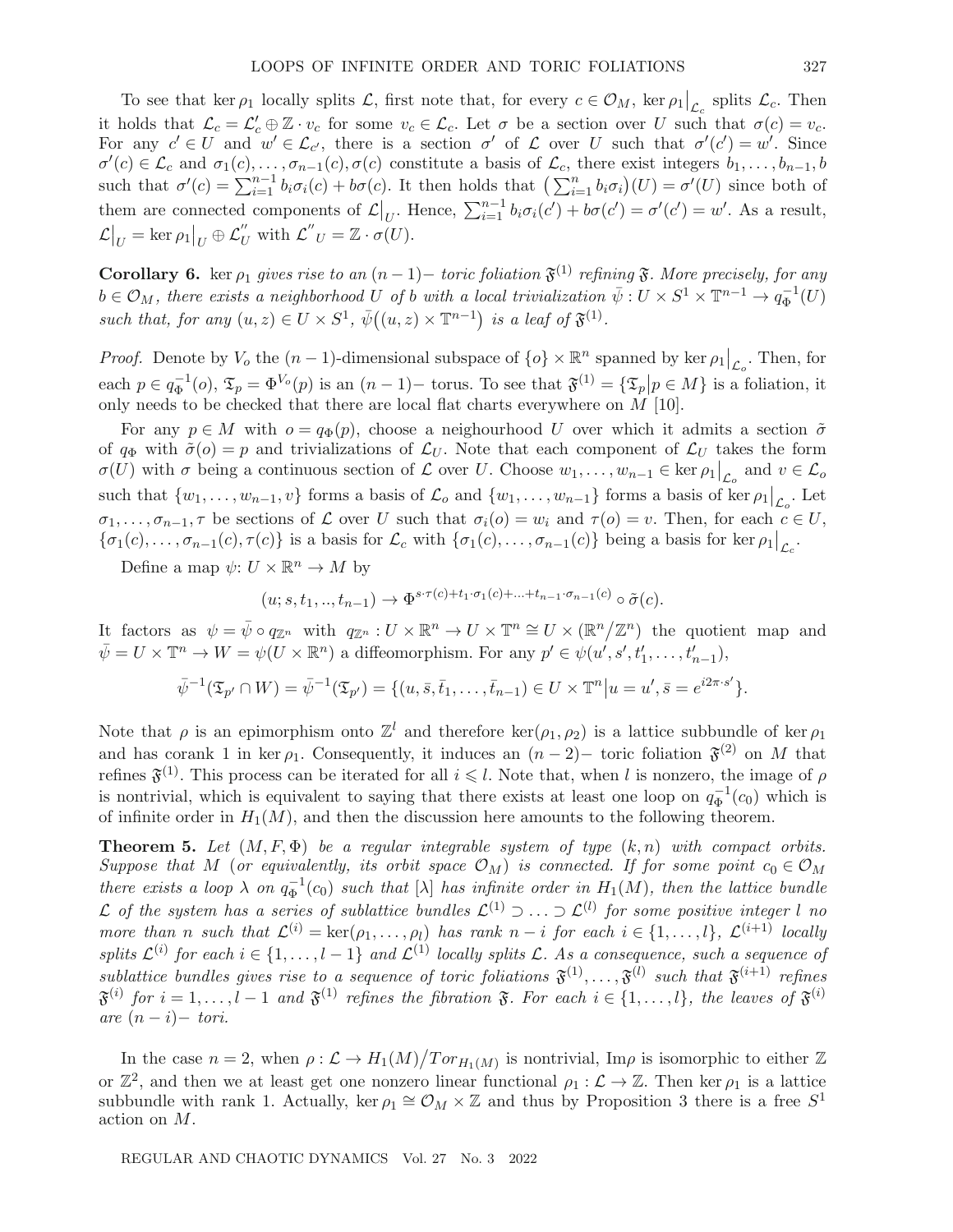**Theorem 6.** In the case  $n = 2$ , if  $\rho : \mathcal{L} \to H_1(M)/Tor_{H_1(M)}$  is nontrivial, there exists a compatible free  $S^1$  action on M.

*Proof.* We only need to show that ker  $\rho_1 \cong \mathcal{O}_M \times \mathbb{Z}$ . Fix a point  $c_0$  in  $\mathcal{O}_M$ . For any other point  $o \in \mathcal{O}_M$ , ker  $\rho_1|_{\mathcal{L}_o}$  can be obtained via the parallel transport of ker  $\rho_1|_{\mathcal{L}_{c_0}}$  along any path joining  $c_0$  and o. Choose a(n) (ordered) basis  $w = (u, v)$  of  $\mathcal{L}_{c_0}$  and let  $z \in \mathbb{Z}^2$  with  $z = (\rho_1(u), \rho_1(v))$ . For any closed path  $\gamma$  in  $\mathcal{O}_M$  with  $\gamma(0) = \gamma(1) = c_0$ ,  $z \cdot \mathcal{M}_{\gamma,w} = z$  with  $\mathcal{M}_{\gamma,w}$  being the monodromy matrices. Hence, both of the eigenvalues of  $\mathcal{M}_{\gamma,w}$  are equal to 1. Since ker  $\rho_1\big|_{\mathcal{L}_{c_0}}$  is a one-dimensional invariant space of the monodromy map  $\mathcal{M}_{\gamma}$ , it holds that  $\mathcal{M}_{\gamma} \cdot T = T$  for all  $T \in \text{ker } \rho_1 \big|_{\mathcal{L}_{c_0}}$ . Due to the arbitrariness of  $\gamma$ , this implies the triviality of the bundle ker  $\rho_1 \rightarrow \mathcal{O}_M$ .

## 7. MASLOV INDICES, MONODROMY MATRICES AND TORIC FOLIATIONS WITH CORANK 1

Now we restrict to the Hamiltonian context and show how the results obtained in the previous section are related to the work in [8].

Consider a regular integrable Hamiltonian system  $(M, \omega, F)$  with  $F = (f_1, \ldots, f_n)$  being the integral map. Let  $\mathcal{X}_i$  be the Hamiltonian vector fields with  $df_i(\cdot) = \omega(\mathcal{X}_i, \cdot)$ . We assume that the orbits of the Hamiltonian  $\mathbb{R}^n$  action  $\Phi$  are all compact. Denote by  $\Lambda_M$  the bundle of Lagrangian Grassmannians of M.

Fix an almost complex structure J compatible with the symplectic form  $\omega$ , and let  $q_{\mathcal{I}}(\cdot, *) =$  $\omega(\mathcal{J}\cdot,*)$  be the compatible Riemannian structure. Recall that the Hamiltonian vector fields  $\mathcal{X}_1,\ldots,\mathcal{X}_n$  are independent everywhere by the assumption we made and  $\text{span}_{\mathbb{R}}\{\mathcal{X}_1,\ldots,\mathcal{X}_n\}$ is a Lagrangian distribution. Apply the Gram-Schmidt process to obtain  $\mathcal{X}'_1, \ldots, \mathcal{X}'_n$  that are orthonormal with respect to  $g_{\mathcal{J}}$ . Note that  $\text{span}_{\mathbb{R}}\{\mathcal{X}'_1,\ldots,\mathcal{X}'_n\} = \text{span}_{\mathbb{R}}\{\mathcal{X}_1,\ldots,\mathcal{X}_n\}$  and it is Lagrangian. Then

$$
\{\mathcal{X}_1',\ldots,\mathcal{X}_n',\mathcal{J}(\mathcal{X}_1'),\ldots,\mathcal{J}(\mathcal{X}_n')\}
$$

is a globally defined symplectic frame for the tangent bundle TM.

Recall that, for a symplectic manifold  $(M, \omega)$ , the symplectic form  $\omega$  is a symplectic bilinear form on its tangent bundle, and  $(TM, \omega, M)$ , as a vector bundle endowed with a symplectic bilinear form, is a symplectic vector bundle (see page 79 in [12]). Then the argument above shows that the symplectic vector bundle  $(TM, \omega, M)$  is isomorphic to the trivial symplectic vector bundle  $(M \times \mathbb{R}^{2n}, \omega_0, M)$  with  $\omega_0|_{\{p\} \times \mathbb{R}^{2n}} = dx_i \wedge dy_i$  being the standard symplectic bilinear form on  $\{p\} \times \mathbb{R}^{2n}$ . Therefore, there exists an isomorphism  $\Lambda_M \cong M \times \mathbb{U}(n)/\mathbb{O}(n)$  associated to such a trivialization. Let  $\Lambda_{M_c} \to M_c$  denote the restriction of  $\Lambda_M$  to  $\dot{M_c}$  and then  $\Lambda_{M_c} \cong$  $M_{\mathcal{C}} \times \mathbb{U}(n)/\mathbb{O}(n)$ . Let  $E : M \to \Lambda_M$  be a section, i.e., a Lagrangian vector bundle over M. Then, for any  $p \in M$ ,  $E(p) = [E_p] \in U(n) / \mathbb{O}(n)$  with  $E_p \in U(n)$  being a representative.

For any section E, define  $m_E : \Lambda_M \cong M \times \mathbb{U}(n) / \mathbb{O}(n) \to S^1$  with  $m_E(p, [A]) = (\det_{\mathbb{C}}(A \cdot$  $(E_p^{-1})^2$ . Note that, for any  $p \in M$ ,  $\text{span}_{\mathbb{R}} (\mathcal{X}_1(p), \dots, \mathcal{X}_n(p)) \in \Lambda_M|_p$  and hence there is a natural embedding  $\tilde{l}$  of M into  $\Lambda_M$  by  $p \mapsto (p, \text{span}_{\mathbb{R}} (\mathcal{X}_1(p), \ldots, \mathcal{X}_n(p))).$ 

**Definition 5.** The *M* aslov map for the integrable system  $(M, F, \Phi)$  is the map  $\tilde{m}_E = m_E \circ \tilde{l}$ .

**Definition 6.** The Maslov index  $\mu_{\lambda}$  of a loop  $\lambda: S^1 \to M$  in the integrable system  $(M, F, \Phi)$  with respect to E is the degree of the map  $\tilde{m}_E \circ \lambda$ .

Definition 6 is slightly different from the usual definition of the Maslov indices in that we do not require the loop  $\lambda$  to be on some Lagrangian submanifold, since the integrable system already prescribes to each point in  $M$  a Lagrangian subspace. Yet this definition is consistent with the usual one when  $\lambda$  lies on a Lagrangian submanifold.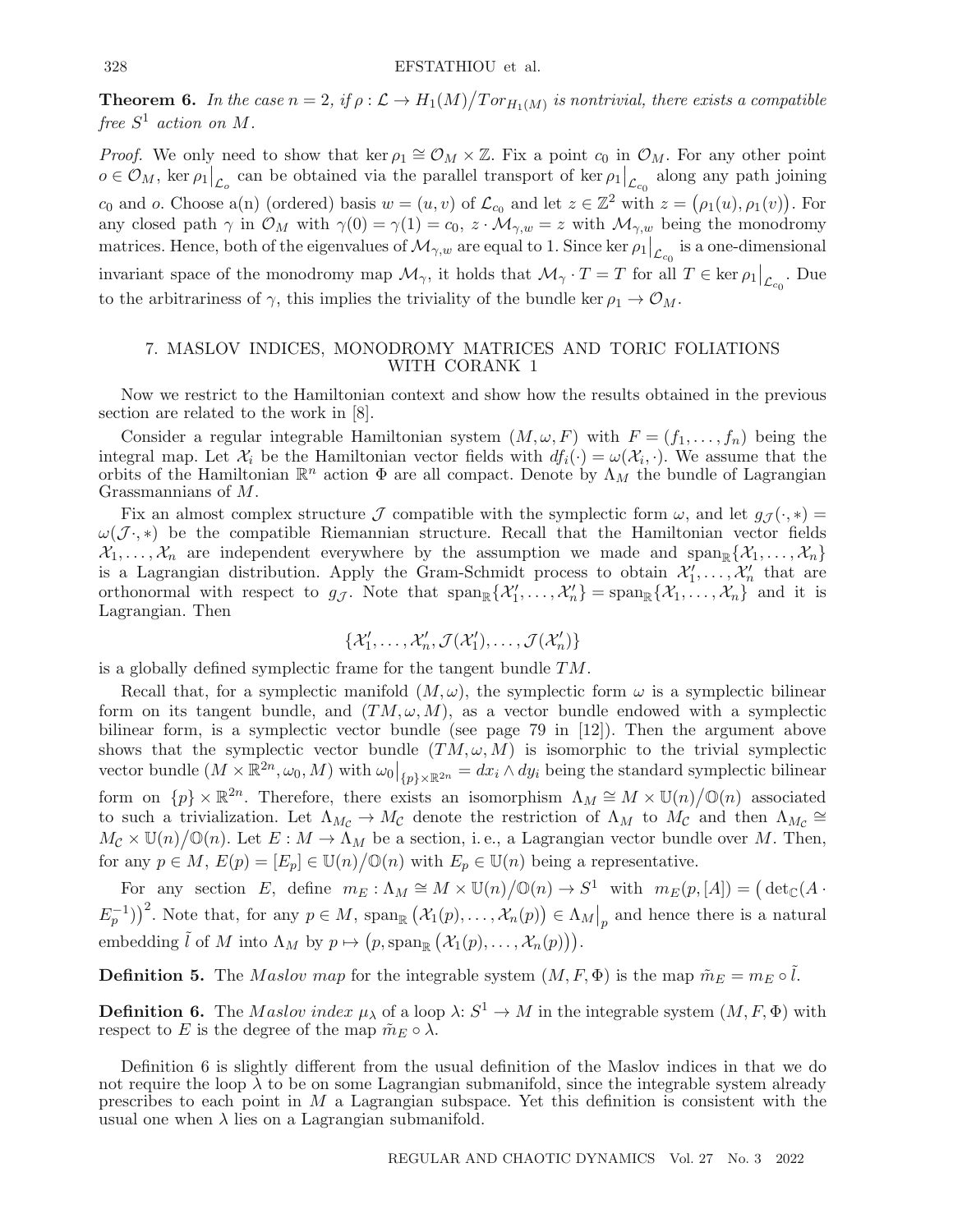Note that, for any point  $x_0 \in M$ , the homomorphism  $\pi_1(M, x_0) \ni [\lambda] \mapsto \mu_\lambda \in \mathbb{Z}$  factors through  $H_1(M)/Tor_{H_1(M)}$  since Z is Abelian and torsionless. That is, there is a homomorphism  $\mu$ :  $H_1(M)/Tor_{H_1(M)} \to \mathbb{Z}$  such that, for any loop  $\lambda$  in  $M$ ,  $\mu([\lambda]) = \mu_\lambda$ . The composition  $\mu \circ \rho : \mathcal{L} \to \mathbb{Z}$ is then a bundle morphism. Note that, for  $c \in \mathcal{O}_M$ ,  $\mu \circ \rho(\mathcal{L}_c) = n_c \cdot \mathbb{Z}$  for some nonnegative integer  $n_c$ .  $n_c$  is called the minimal Maslov number of the Lagrangian torus  $q^{-1}(c)$ . If the minimal Maslov number on some Lagrangian torus  $q_{\Phi}^{-1}(c_0)$  is nonzero, then  $\mu \circ \rho$  is nonzero, implying that  $\rho$  is nontrivial. Then  $\mu \circ \rho|_{\mathcal{L}_{c_0}}$  is a common eigenvector with eigenvalue 1 for the transpose of the monodromy maps  $\mathcal{M}_{\gamma}$  of all the loops  $\gamma$  in  $\mathcal{O}_M$  with  $c_0 \in \gamma$ . For a basis  $(u_1,\ldots,u_n)$  of  $\mathcal{L}_{c_0}$ ,  $(\mu \circ \rho(u_1), \ldots, \mu \circ \rho(u_n))$  gives the corresponding vector of Maslov indices. In this way, it yields Theorem 1 of [8].

We conclude this article with a result for integrable Hamiltonian systems in  $\mathbb{R}^4$ .

Audin's conjecture [1] asserts that, for any Lagrangian torus in  $(\mathbb{R}^{2n}, dx_1 \wedge dy_1 + \cdots + dx_n \wedge dy_n)$ , the minimal Maslov number is 2 and this has been confirmed in [4] following a series of partial results [3, 6, 9, 13] (see page 118 in [12] for a brief introduction to the results obtained in these papers). Combining this result with Theorem 6 yields:

**Theorem 7.** Suppose that  $(\mathbb{R}^4, \omega, F)$  is a Hamiltonian integrable system (not necessarily regular) with integral map  $F : \mathbb{R}^4 \to \mathbb{R}^2$ . Denote by  $\mathbb{R}^4_{reg}$  the set of regular points of F. If  $M_0$  is a connected domain of  $\mathbb{R}^4_{reg}$  within which the orbits of the Hamiltonian  $\mathbb{R}^2$  action are compact, then there exists a free Hamiltonian  $S^1$  action on  $M_0$  which is compatible with the system.

A direct implication of Theorem 6 is that, for a proper integral map  $F$ , there is a compatible free  $S<sup>1</sup>$  action on each connected component of the regular part of the system. In particular, this is the case when  $(\mathbb{R}^4,\omega,F=(f_1,f_2))$  is a polynomial system with the leading term of  $f_1$  (or  $f_2$ ) taking the form of  $(x_1^2 + y_1^2 + x_2^2 + y_2^2)^k$  for some positive integer k.

## APPENDIX A

Let  $(M, F, \Phi)$  be a regular integrable system of type  $(k, n)$  with compact  $\Phi$ - orbits. In this appendix, we give a detailed argument for Theorem 1 in Section 3. For convenience, we state Theorem 1 again.

**Theorem 1.** For any  $o \in \mathcal{O}_M$ , there exists some neighborhood  $U_o$  over which there are smooth sections  $\tau_i: U \to U \times \mathbb{R}^n$  with  $i = 1, \ldots, n$ , such that, for each  $c \in U$ ,  $\tau_1(c), \ldots, \tau_n(c)$  constitute a basis of  $\mathcal{L}_c$ . As a consequence, there exists an isomorphism (algebraically and topologically)  $\beta: \pi_{\mathcal{L}}^{-1}(U) \to U \times \mathbb{Z}^n$ .

*Proof.* As is shown in Proposition 1,  $q_{\Phi}: M \to \mathcal{O}_M$  is a submersion. Hence, there exists some smooth section  $\sigma: U \to M$  over some open neighborhood U of o. Define  $\Psi: U \times \mathbb{R}^n \to M$  as  $\Psi(b,T) \to \Phi^T \circ \sigma(b)$ . According to Definition 1,  $\Psi$  is transversal to the submanifold  $\sigma(U)$  and is a local diffeomorphism. Hence,  $S = \Psi^{-1}(\sigma(U))$  is an embedded submanifold of  $U \times \mathbb{R}^n$  with the corank equal to that of  $\sigma(U)$ , which is n. Note that S is also a subspace of  $\mathcal L$  (and therefore  $\mathcal L$  is a submanifold of  $\mathcal O_M \times \mathbb R^n$  due to the arbitrariness of U). Moreover, S is closed in  $U \times \mathbb{R}^n$ . To see this, suppose that  $(u_i, T_i) \to (u, T)$  with  $(u_i, T_i) \in S$  and  $(u, T) \in U \times \mathbb{R}^n$ . Then  $\Psi(u,T) = \lim \Psi(u_i,T) = \lim \sigma(u_i) = \sigma(u) \in \mathcal{S}.$ 

For any  $x \in \mathcal{S}$ , the tangent map  $\Psi_*$  maps  $T_x\mathcal{S}$  to  $T_{\Psi(x)}\sigma(U)$  and therefore  $T_x\mathcal{S} \cap T_x\mathbb{R}^n = \{0\},$ implying  $T_x \mathcal{S} \oplus T_x \mathbb{R}^n = T_x(U \times \mathbb{R}^n)$ . As a result,  $\pi_{\mathcal{S}} = pr_U \big|_{\mathcal{S}} : \mathcal{S} \to U$  is a local diffeomorphism with  $pr_U: U \times \mathbb{R}^n \to U$  being the canonical projection. Note that  $U \times \{0\}$  is closed in  $U \times \mathbb{R}^n$  and therefore is closed in S, while it is also open in S. Hence,  $U \times \{0\}$  is a connected component of S.

Let  $z_1, \ldots, z_n$  be a basis of the the lattice  $\mathcal{L}_o$ . Shrink U if necessary. Then there exist local sections  $\tau_i : U \to S$  for  $i = 1, \ldots, n$  such that  $\tau_i(o) = z_i$ . Note that  $\{z_1, \ldots, z_n\}$  is also a basis of the linear space  $\{o\} \times \mathbb{R}^n$ , and that, for any  $w \in \{o\} \times \mathbb{R}^n$ ,  $w \in \mathcal{L}_o$  if and only if  $w = a_1 z_1 + \cdots + a_n z_n$ with  $a_i$  integers. Shrinking  $U$  again if necessary, one can make the determinant of the matrix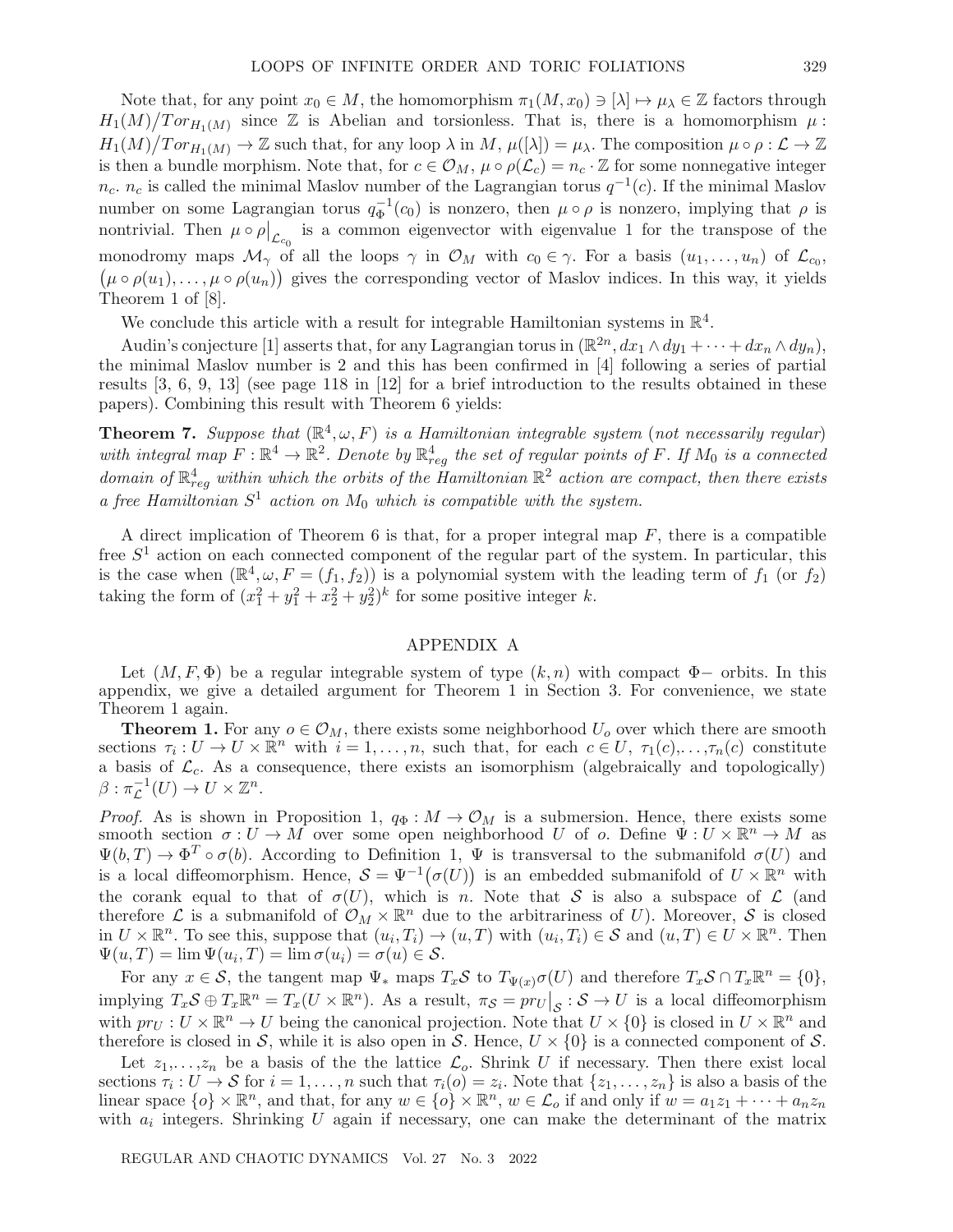$[\tau_1(c),\ldots,\tau_n(c)]$  nonzero for each  $c \in U$ , and then  $\{\tau_1(c),\ldots,\tau_n(c)\}\)$  is a basis for  $\{c\} \times \mathbb{R}^n$ . Note that this implies that, for each  $c \in U$ ,  $\mathcal{L}_c$  is of rank n.

Now we show that, for each  $c \in U$ ,  $\{\tau_1(c), \ldots, \tau_n(c)\}\)$  is also a basis of the  $\mathbb{Z}^n$  lattice  $\mathcal{L}_c$ . Let  $\{z_1^c,\ldots,z_n^c\}$  be a basis of  $\mathcal{L}_c$ . Then there exist intergers  $k_1^j,\ldots,k_n^j$  such that  $\tau_j(c)=k_1^jz_1^c+\cdots$  $k_n^j z_n^c$ . Taking the inverse of the matrix  $[k_i^j]$  shows that, for each  $w \in \mathcal{L}_c$ , there exist  $p_1, \ldots, p_n \in \mathbb{Q}$ such that  $w = p_1 \tau_1(c) + \cdots + p_n \tau_n(c)$ . Hence, it remains to show that, for each w, the corresponding coeffients  $p_i = \frac{k_i}{m_i}$  are integers.

Denote by  $\mathcal{S}_w$  the component of S that contains w. Note that there exists some nonzero integer m such that  $m \cdot p_i$  are integers for all i. By  $*m$  denote the map  $(c, T) \mapsto (c, m \cdot T)$ . Then  $*m$  is a diffeomorphism on  $\mathcal{O}_M \times \mathbb{R}^n$  and maps S to S. Hence, it is a local diffeomorphism on S. Moreover, as shown above, S is closed in  $U \times \mathbb{R}^n$  and therefore  $*m$  is a closed map on S. Hence,  $*m(\mathcal{S}_w)$  is another connected component of S which contains  $m \cdot w$ . Meanwhile,  $\tau : U \to U \times \mathbb{R}^n : u \to m \cdot (p_1 \tau_1(u))$  $\cdots + p_n \tau_n(u)$  is also a section of  $S \to U$  and hence  $\tau(U)$  is a component of S which also contains  $m \cdot w$ . As a result,  $\tau(U) = *m(\mathcal{S}_w)$ . In particular,  $m \cdot p_1 \tau_1(o) + \cdots + m \cdot p_n \tau_n(o) = \tau(o) = m \cdot w_0 \in$  $\mathcal{L}_o$  for some  $w_0 \in \mathcal{S}_w \cap \mathcal{L}_o$  and hence  $w_0 = p_1 \tau_1(o) + \cdots + p_n \tau_n(o) = p_1 z_1 + \cdots + p_n z_n$ , implying that the  $p_i$  are integers.

Define  $\beta: U \times \mathbb{Z}^n \to \pi_{\mathcal{L}}^{-1}(U)$  with  $\rho^{-1}(u; a_1, \ldots, a_n) = a_1 \tau_1(u) + \cdots + a_n \tau_n(u)$ . Then  $\beta$  is a local trivialization of  $\mathcal L$  over  $U$ .

**Corollary 7.** The lattice bundle  $\pi_L : L \to \mathcal{O}_M$  is a locally trivial smooth  $\mathbb{Z}^n$  bundle with the transition group  $SL(n, \mathbb{Z})$ .

*Proof.* Choose a covering  $\{U_{\alpha}\}\$  of  $\mathcal{O}_M$  with sections  $\tau_i^{\alpha}: U_{\alpha} \to \mathcal{L}$  forming a basis of  $\mathcal{L}|_{U_{\alpha}}$ . Reorder  $\{\tau_i^{\alpha}\big|i=1,\ldots,n\}$  if necessary to fit the orientation of the vector bundle  $\mathcal{O}_M \times \mathbb{R}^n \to \mathcal{O}_M$ , and then for any pair  $\alpha, \alpha'$  with  $U_{\alpha} \cap U_{\alpha'}$  being nonempty,  $\rho_{\alpha'} \circ \rho_{\alpha}^{-1}$  should be a linear map on  $U_{\alpha} \cap U_{\alpha'} \times \mathbb{Z}^n$ preserving the orientation and hence  $\rho_{\alpha'} \circ \rho_{\alpha}^{-1} \in SL(n, \mathbb{Z})$ .

## APPENDIX B

In the following we give an illustration of how the monodromy map  $\mathcal M$  determines the torus fibration  $M_{\mathcal{C}} = q_{\Phi}^{-1}(\mathcal{C}) \to \mathcal{C}$ .

Recall that  $C \subset \mathcal{O}_M$  is a loop with  $M_{\mathcal{C}} = q_{\Phi}^{-1}(\mathcal{C}) \to \mathcal{C}$  being a torus fibration. Let  $c_0$  be a point in C. The lift of C to L gives rise to a group isomorphism  $\mathcal{M}_{\mathcal{C}}$  of  $\mathcal{L}_{c_0}$ , which is called the monodromy map. Note that it extends canonically and uniquely to an isomorphism of  $\{c_0\} \times \mathbb{R}^n$ , which we also denote by  $\mathcal{M}_{\mathcal{C}}$ . Fix a parametrization  $\gamma : [0, 1] \to \mathcal{C}$  with  $\gamma(0) = \gamma(1) = c_0$ .

According to Corollary 2,  $M_{\mathcal{C}} = q_{\Phi}^{-1}(\mathcal{C}) \to \mathcal{C}$  is isomorphic to  $\bar{\pi}_{\mathcal{C}} : (\mathcal{C} \times \mathbb{R}^n)/\sim_{\mathcal{L}} \to \mathcal{C}$  with  $\bar{\pi}_{\mathcal{C}}([c,T]) = c.$  Choose an ordered basis  $\bar{w} = (u_1,\ldots,u_n)$  of  $\mathcal{L}_{c_0}$ , and let  $\tau_i : [0,1] \to \mathcal{L}$  be the lift of  $\gamma$ at  $u_i$  for each  $i = 1, ..., n$  and  $\tau'_i : [0, 1] \to \mathbb{R}^n$  be the map such that  $\tau_i(s) = (\gamma(s), \tau'_i(s))$ . Then  $\mathcal{M}_{\mathcal{C}}$  is the map mapping  $u_i = \tau_i(0)$  to  $\tau_i(1)$ . Denote by  $\mathcal{M}_{\mathcal{C}, \bar{w}}$  the matrix representation of  $\mathcal{M}_{\mathcal{C}}$  with respect

to 
$$
\bar{w}
$$
, i.e.,  $\mathcal{M}_{\mathcal{C}}(t_i u_i) = (u_1, \ldots, u_n) \cdot \mathcal{M}_{\mathcal{C}, \bar{w}} \cdot \begin{bmatrix} t_1 \\ \vdots \\ t_n \end{bmatrix}$ . In other words,  $\mathcal{M}_{\mathcal{C}}(u_j) = (u_1, \ldots, u_n) \cdot \mathcal{M}_{\mathcal{C}, \bar{w}}^j$ 

with  $\mathcal{M}_{\mathcal{C},\bar{w}}^j$  the jth column of  $\mathcal{M}_{\mathcal{C},\bar{w}}$ , and hence  $(\tau'_1(1),\ldots,\tau'_n(1)) = (\tau'_1(0),\ldots,\tau'_n(0)) \cdot \mathcal{M}_{\mathcal{C},\bar{w}}$ .

Denote by  $\sim_{\gamma}$  the equivalence relation on  $[0,1] \times \mathbb{R}^n$  that identifies  $(0,T)$  with  $(1,T)$  and by  $q_{\gamma}$ the corresponding quotient map from  $[0, 1] \times \mathbb{R}^n$  to  $C \times \mathbb{R}^n$ . Define  $r_{\bar{w}} : [0, 1] \times \mathbb{R}^n \to [0, 1] \times \mathbb{R}^n$  by

$$
r_{\bar{w}}(s; \begin{bmatrix} t_1 \\ \vdots \\ t_n \end{bmatrix}) = (s, t_1 \tau_1'(s) + \dots + t_n \tau_n'(s)).
$$
 (B.1)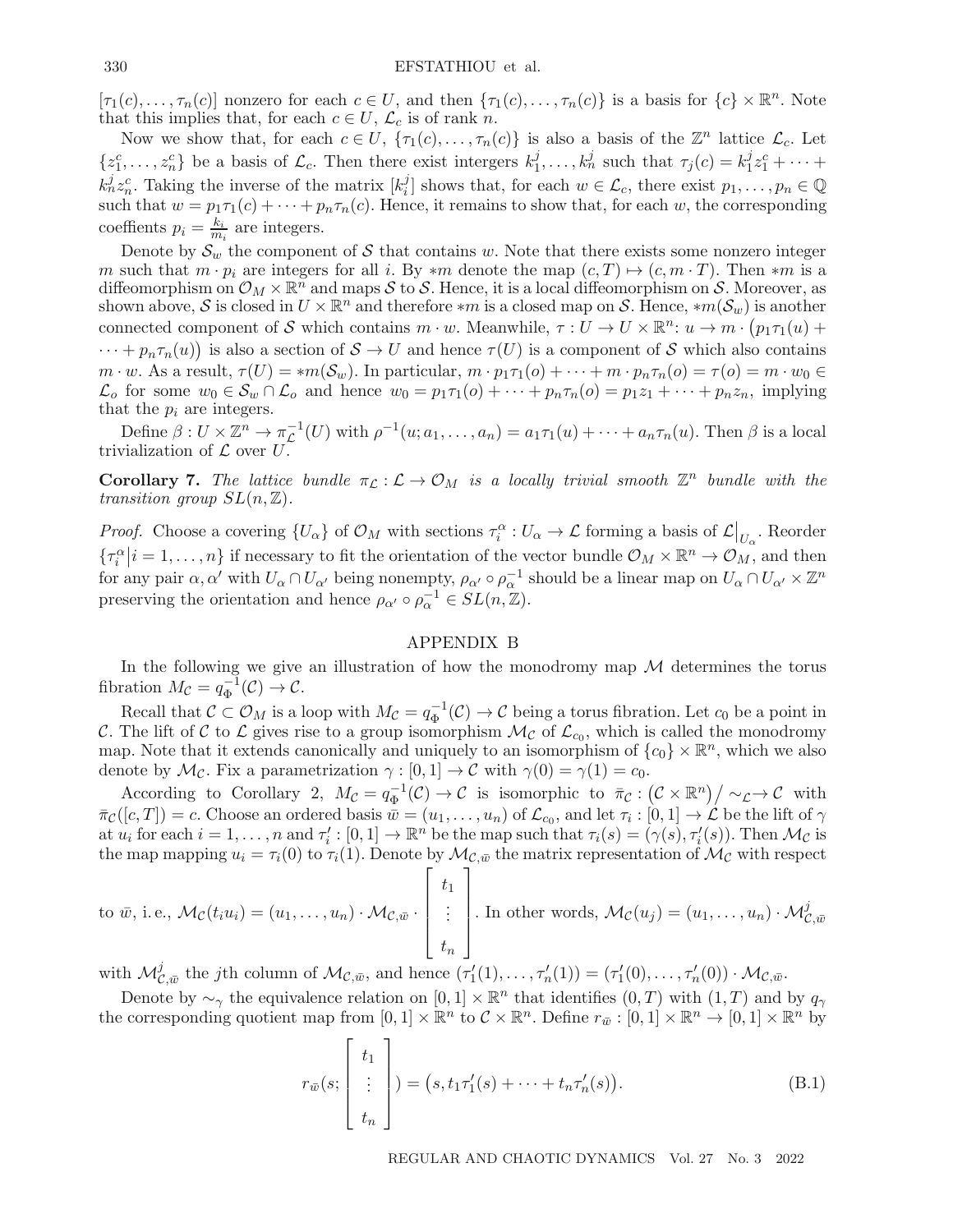This is an isomorphism mapping  $[0, 1] \times \mathbb{Z}^n \to \gamma^*(\mathcal{L})$ . Hence, the map  $h_{\bar{w}} = q_\gamma \circ r_{\bar{w}} : [0, 1] \times \mathbb{R}^n \to$  $\mathcal{C} \times \mathbb{R}^n$  is a bundle epimorphism mapping  $[0, 1] \times \mathbb{Z}^n$  to  $\mathcal{L}|_{\mathcal{C}}$  and it is a fiberwise isomorphism.

Moreover,  $h_{\bar{w}}$  identifies  $\{0\} \times$  $\sqrt{ }$  $\begin{bmatrix} \vdots \\ \vdots \\ \vdots \end{bmatrix}$  $t_1$ . . .  $t_n$ ⎤  $\begin{bmatrix} \frac{1}{2} \\ \frac{1}{2} \end{bmatrix}$ with  $\{1\} \times \mathcal{M}_{\mathcal{C},\bar{w}}^{-1}$ .  $\sqrt{ }$  $\begin{bmatrix} \frac{1}{2} & \frac{1}{2} \\ \frac{1}{2} & \frac{1}{2} \end{bmatrix}$  $t_1$ . . .  $t_n$ ⎤  $\begin{bmatrix} \frac{1}{2} \\ \frac{1}{2} \end{bmatrix}$ . To see this, first note that, since

 $q_{\gamma}$  identifies  $(0,T)$  with  $(1,T)$  for every  $T \in \mathbb{R}^n$ ,  $q_{\gamma} \circ r_{\bar{w}}$  identifies  $(0,T)$  with  $(1,T')$  if and only if  $\lceil$ ⎤  $\lceil$ ⎤

 $r_{\bar{w}}(0,T) = (0,T'')$  and  $r_{\bar{w}}(1,T) = (1,T'')$ . Then with  $T =$  $\begin{bmatrix} \phantom{-} \end{bmatrix}$  $t_1$ . . .  $t_n$  $\begin{bmatrix} \frac{1}{2} \\ \frac{1}{2} \end{bmatrix}$ and  $T' =$  $\begin{bmatrix} \frac{1}{2} & \frac{1}{2} \\ \frac{1}{2} & \frac{1}{2} \end{bmatrix}$  $t'_1$ <br>:  $t_n'$  $\begin{bmatrix} \frac{1}{2} \\ \frac{1}{2} \end{bmatrix}$ , according to

Eq.  $(B.1)$ , it holds that

$$
t_1\tau'_1(0) + \cdots + t_n\tau'_n(0) = t'_1\tau'_1(1) + \cdots + t'_n\tau'_n(1) = (\tau'_1(0), \ldots, \tau'_n(0)) \cdot \mathcal{M}_{\mathcal{C}, \bar{w}} \cdot \begin{bmatrix} t'_1 \\ \vdots \\ t'_n \end{bmatrix}.
$$

Hence, 
$$
\begin{bmatrix} t_1 \\ \vdots \\ t_n \end{bmatrix} = \mathcal{M}_{\mathcal{C},\bar{w}} \cdot \begin{bmatrix} t'_1 \\ \vdots \\ t'_n \end{bmatrix}
$$
 and thus  $\begin{bmatrix} t'_1 \\ \vdots \\ t'_n \end{bmatrix} = \mathcal{M}_{\mathcal{C},\bar{w}}^{-1} \cdot \begin{bmatrix} t_1 \\ \vdots \\ t_n \end{bmatrix}.$ 

Note that  $quo = q_c \circ h_{\bar{w}}$  is a quotient map from  $[0, 1] \times \mathbb{R}^n$  to  $M_c$  and it characterizes the structure of the fibration  $M_c \to \tilde{C}$ . Denote by ∼ the equivalence relation induced by quo on  $[0,1] \times \mathbb{R}^n$ .  $M_{\mathcal{C}} \to \mathcal{C}$  is isomorphic to  $\pi_{\sim} : ([0,1] \times \mathbb{R}^n) / \sim \to \mathcal{C}$  with  $\pi_{\sim}([s,T]) = \gamma(s)$ . It can be checked that, for each  $s \in [0,1]$ ,  $(s,T) \sim (s,T')$  if and only if  $T - T' \in \mathbb{Z}^n$ . Then quo (re)factors as  $q_{\bar{\eta}} \circ q_{\mathbb{Z}^n}$  with  $q_{\mathbb{Z}^n} : [0,1] \times \mathbb{R}^n \to [0,1] \times \mathbb{T}^n$  being the quotient map which sends  $(s; t_1,\ldots,t_n)$ to  $(s, e^{i2\pi t_1}, \ldots, e^{i2\pi t_n})$ , and with  $q_{\overline{\eta}}$ :  $[0, 1] \times \mathbb{T}^n \to M_{\mathcal{C}}$  being a bundle morphism which is a fiberwise isomorphism. Denote by  $\eta$  the isomorphism  $(1,T) \to (h_{\bar{w}}|_{\{0\}\times\mathbb{R}^n})^{-1} \circ (h_{\bar{w}}|_{\{1\}\times\mathbb{R}^n})(1,T) =$  $(0, \mathcal{M}_{\mathcal{C}, \bar{w}} \cdot T)$  and by  $\bar{\eta}$  the isomorphism  $(1, z) \to (q_{\bar{\eta}}|_{\{0\} \times \mathbb{T}^n})^{-1} \circ (q_{\bar{\eta}}|_{\{1\} \times \mathbb{T}^n})(1, z)$ .

Then  $M_c \cong ([0, 1] \times \mathbb{T}^n) / \sim_{\bar{\eta}}$ . Moreover, the following identity holds:

 $\bar{\eta} \circ q_{\mathbb{Z}^n} = q_{\mathbb{Z}^n} \circ \eta.$ 

#### FUNDING

This work was supported by the China Scholarship Council.

#### CONFLICT OF INTEREST

The authors declare that they have no conflicts of interest.

#### REFERENCES

- 1. Audin, M., Fibr´es normaux d'immersions en dimension double, points doubles d'immersions Lagrangiennes et plongements totalement réels, *Comment. Math. Helv.*, 1988, vol. 63, no. 4, pp. 593–623.
- 2. Bogoyavlensky, O. I., Extended Integrability and Bi-Hamiltonian Systems, Comm. Math. Phys., 1998, vol. 196, no. 1, pp. 19–51.
- 3. Buhovsky, L., The Maslov Class of Lagrangian Tori and Quantum Products in Floer Cohomology, J. Topol. Anal., 2010, vol. 2, no. 1, pp. 57–75.
- 4. Cieliebak, K. and Mohnke, K., Punctured Holomorphic Curves and Lagrangian Embeddings, Invent. Math., 2018, vol. 212, no. 1, pp. 213–295.